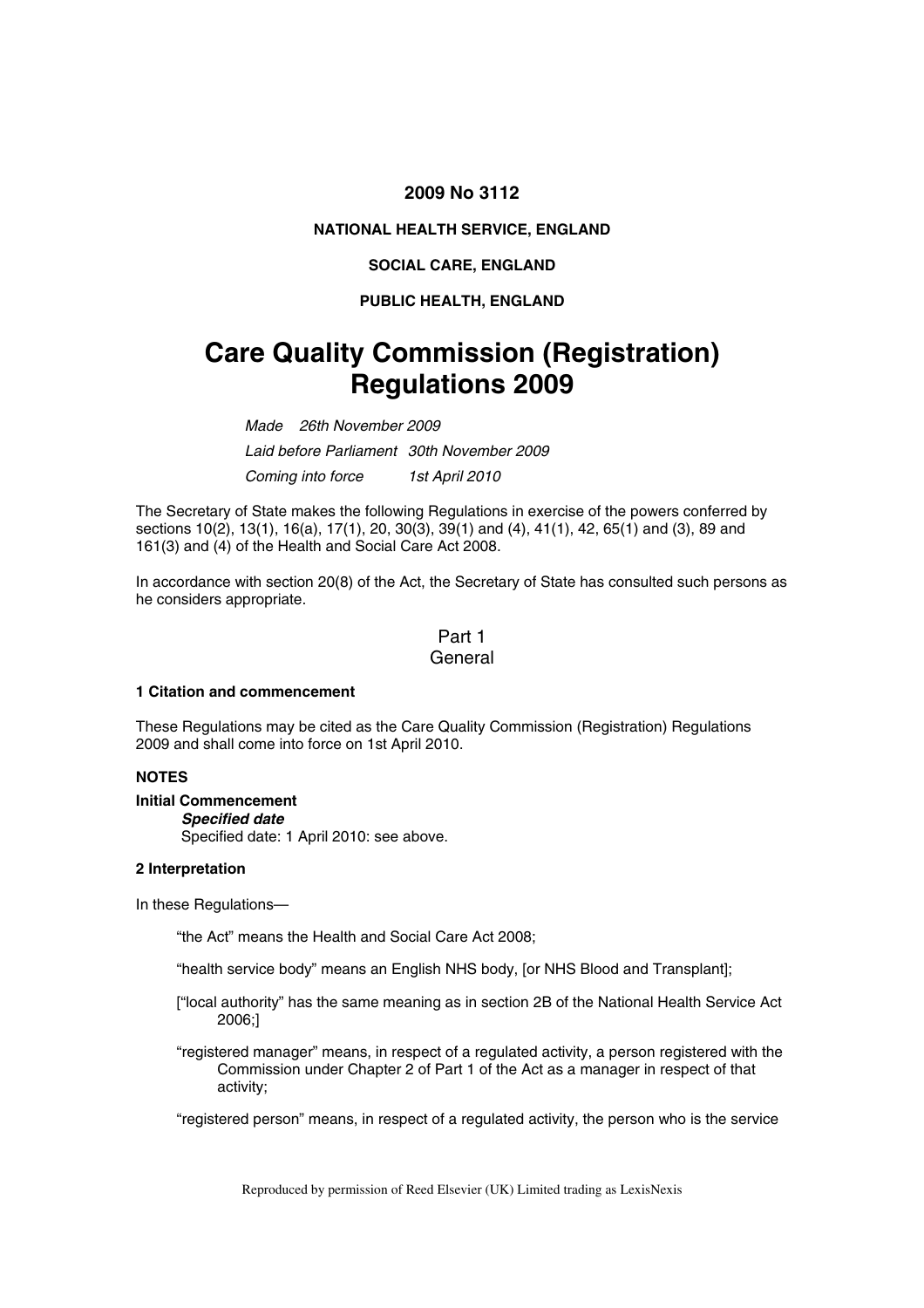provider or a registered manager in respect of that activity;

"relevant address" means—

(a) where the service provider is registered to carry on the regulated activity to which the enforcement action relates from one address, that address; or

(b) where the service provider is registered to carry on the regulated activity from more than one address, any of those addresses to which the enforcement action is relevant;

"service provider" means, in respect of a regulated activity, a person registered with the Commission under Chapter 2 of Part 1 of the Act as a service provider in respect of that activity;

"service user" means a person who receives services provided in the carrying on of a regulated activity.

# **NOTES**

#### **Initial Commencement**

*Specified date* 

Specified date: 1 April 2010: see reg 1.

#### **Amendment**

In definition "health service body" words "or NHS Blood and Transplant" in square brackets substituted by SI 2013/235, art 11, Sch 2, Pt 1, para 134(1), (2)(a).

Date in force: 1 April 2013: see SI 2013/235, art 1(2).

Definition "local authority" inserted by SI 2013/235, art 11, Sch 2, Pt 1, para 134(1), (2)(b). Date in force: 1 April 2013: see SI 2013/235, art 1(2).

# Part 2

# **Registration**

#### **3 Register of regulated activities**

The Commission must establish and maintain a register containing such information as appears to the Commission to be necessary to keep the public informed about the identity of registered persons and their carrying on of regulated activities.

#### **NOTES**

# **Initial Commencement**

#### *Specified date*

Specified date: 1 April 2010: see reg 1.

## **4 Persons to be regarded as the person carrying on a regulated activity**

(1) For the purposes of Chapter 2 of Part 1 of the Act (registration in respect of the provision of health or social care), the following provisions apply.

(2) Where a regulated activity is carried on by a person (A) and one or more other persons who are—

- (a) individuals; and
- (b) employees of A for the purpose of carrying on the regulated activity,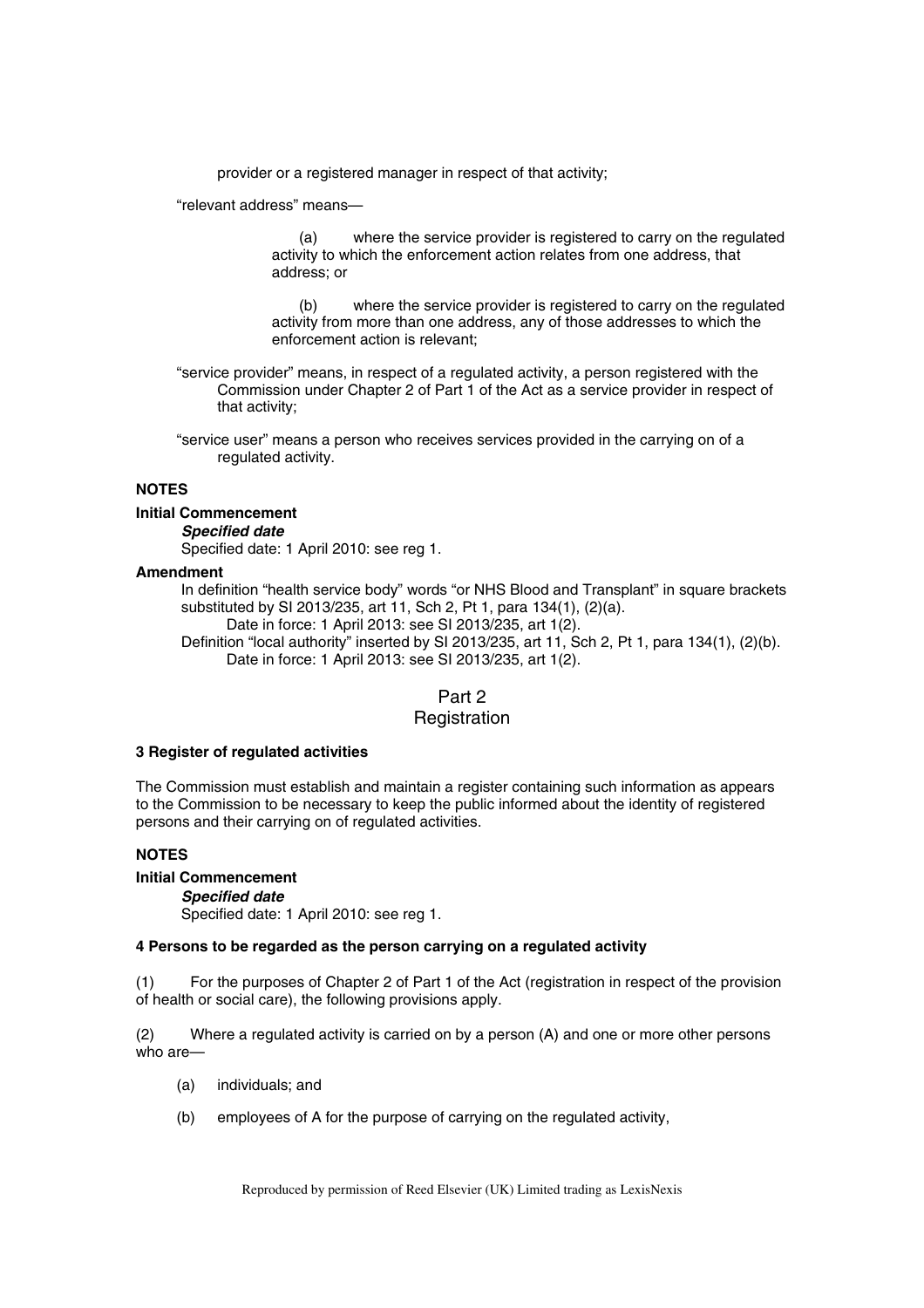A is to be regarded as the person who carries on the regulated activity.

- (3) For the purposes of paragraph (2), a person is an employee of A where that person—
	- (a) is employed by A under a contract of service, an apprenticeship, a contract for services or otherwise than under a contract (including under a carer agreement); or
	- (b) has been granted practising privileges by A.

(4) Where the provision of services under arrangements between a body of trustees established for the purpose of providing services to meet the health or social care needs of a named beneficiary and a provider of such services falls to be regarded as a regulated activity, it is the provider and not the body of trustees which shall be regarded as the person who carries on that regulated activity.

- (5) In this regulation—
	- (a) "carer agreement" has the same meaning as in the Adult Placement Schemes (England) Regulations 2004; and
	- (b) "practising privileges" means the grant, by a person managing a hospital (as defined in section 275 of the National Health Service Act 2006), to a registered medical practitioner of permission to practise as a medical practitioner in that hospital.

## **NOTES**

# **Initial Commencement**

*Specified date* 

Specified date: 1 April 2010: see reg 1.

#### **5 Registered manager condition**

(1) Subject to paragraph (2), for the purposes of section 13(1) of the Act, the registration of a service provider in respect of a regulated activity must be subject to a registered manager condition where the service provider is—

- (a) a body of persons corporate or unincorporate; or
- (b) an individual who—
	- (i) is not a fit person to manage the carrying on of the regulated activity, or

(ii) is not, or does not intend to be, in full-time day to day charge of the carrying on of the regulated activity.

(2) Paragraph (1)(a) does not apply where the service provider is a health service body.

(3) A service provider (P) is not a fit person to manage the carrying on of a regulated activity unless P—

- (a) is of good character;
- (b) is physically and mentally fit to manage the carrying on of the regulated activity;
- (c) has the necessary qualifications, skills and experience to do so; and
- (d) is able to supply to the Commission, or arrange for the availability of, information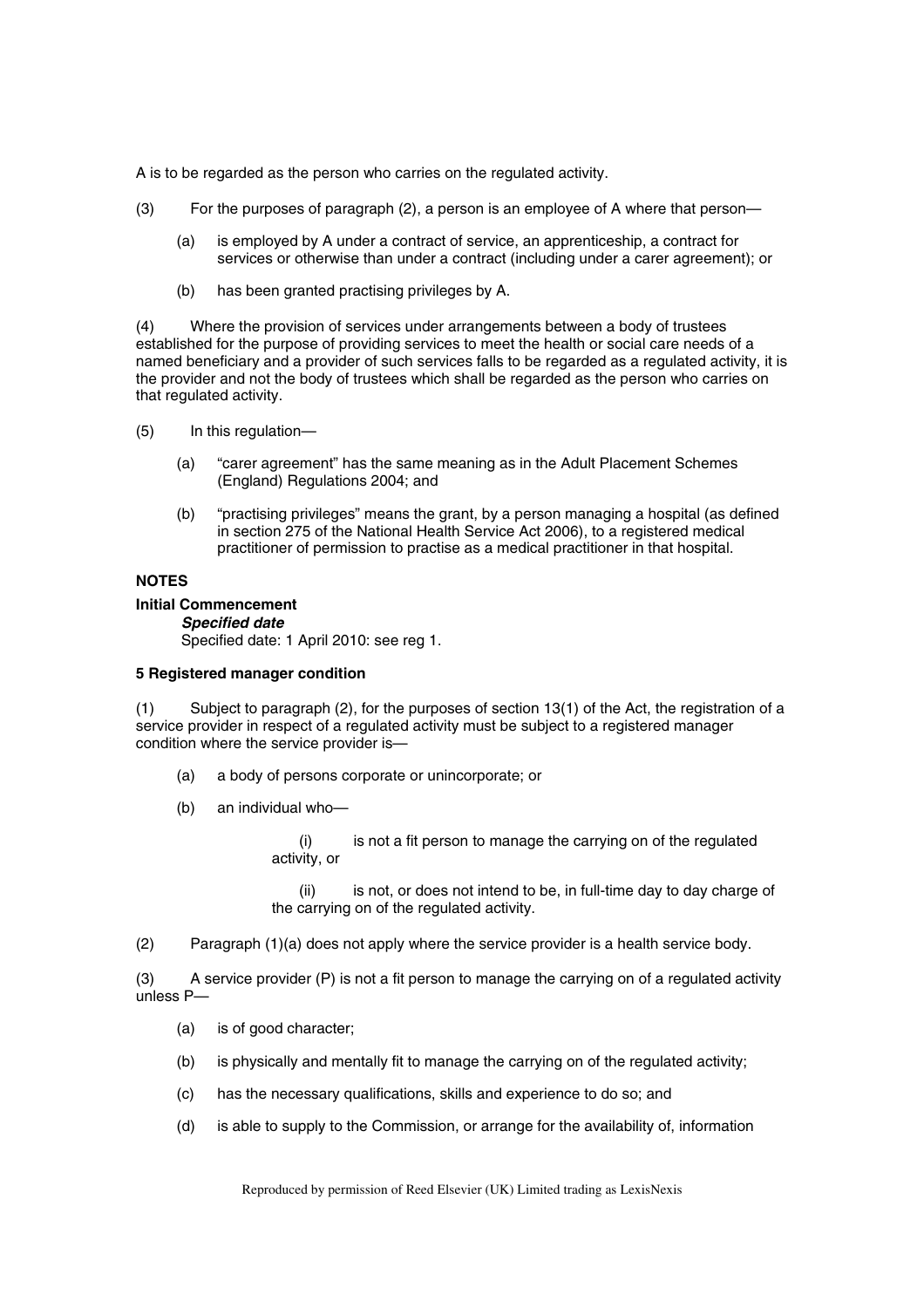relating to themselves specified in Schedule 1.

#### **NOTES**

**Initial Commencement**  *Specified date*  Specified date: 1 April 2010: see reg 1.

## **6 Cancellation of registration**

(1) The grounds specified for the purposes of section  $17(1)(e)$  of the Act as grounds on which the Commission may cancel the registration of a registered person in respect of a regulated activity are that the registered person—

- (a) has made a statement which is false or misleading in a material respect, or provided false information, in relation to any application for—
	- (i) registration, or

(ii) the variation or removal of a condition in relation to their registration;

- (b) has failed to pay any fees payable under provision under section 85 of the Act; or
- (c) if the registered person is a service provider, is not, and has not been for a continuous period of 12 months ending with the date of the decision to cancel registration, carrying on that regulated activity.

#### **NOTES**

**Initial Commencement** 

*Specified date*  Specified date: 1 April 2010: see reg 1.

# Part 3

# Publication of Information and Explanations

# **7 Publication of information relating to enforcement action**

(1) Except in the circumstances specified in paragraphs 5 to 7 of Part 1 of Schedule 2, the Commission must publish the information prescribed in that Part of that Schedule in the time prescribed in paragraph 8 of that Part.

(2) The Commission may publish the information prescribed in Part 2 of Schedule 2 subject, in the case of the information prescribed in paragraph 13, to the conditions specified in subparagraph (2) of that paragraph.

## **NOTES**

**Initial Commencement**  *Specified date*  Specified date: 1 April 2010: see reg 1.

## **8 Exemptions from the requirement to notify bodies of certain matters**

Section 39(1) of the Act does not apply to—

(a) a notice to a person who applies for registration as a registered person given under—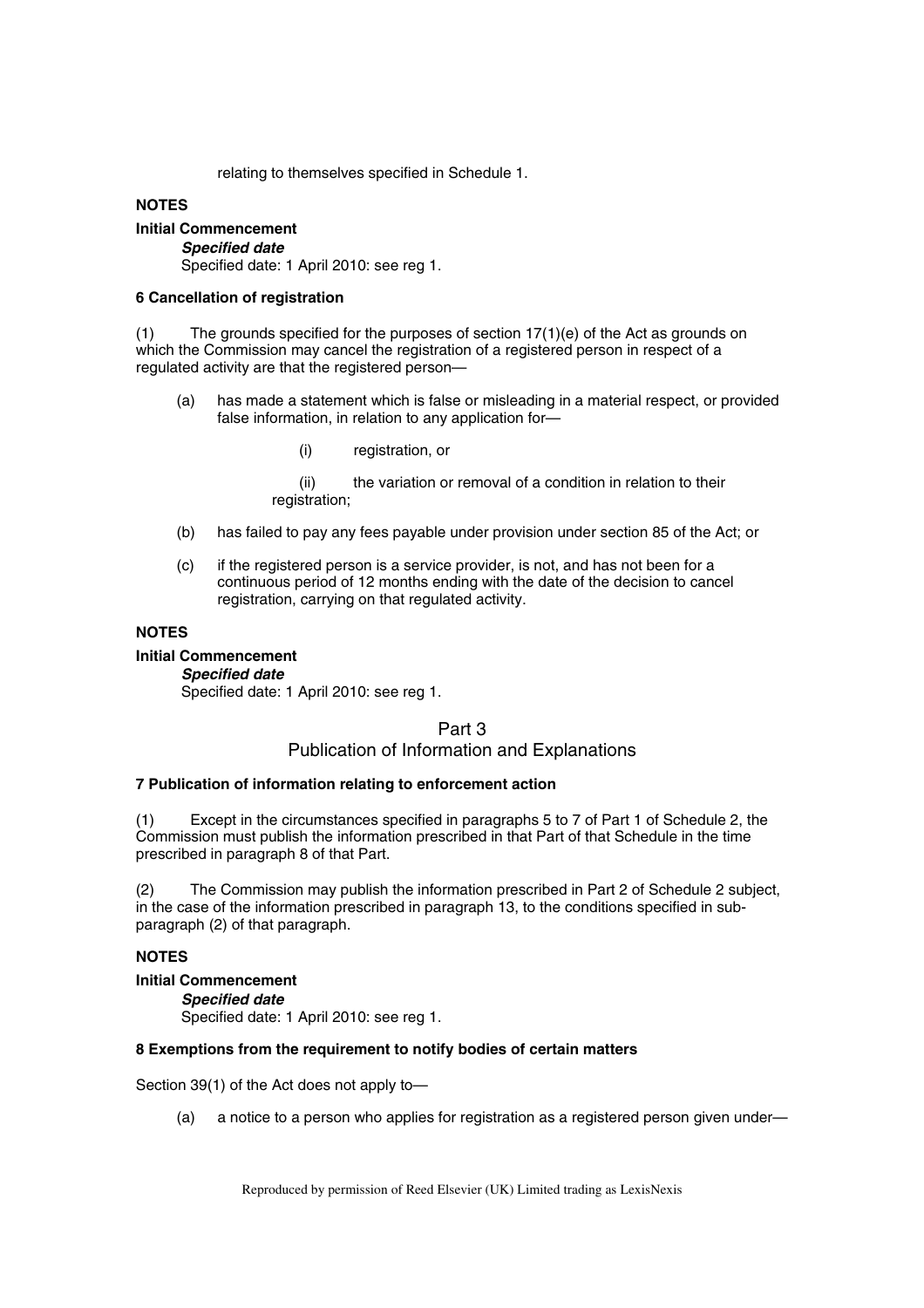- (i) section 26(2) or (3) of the Act (notice of proposals), or
- (ii) section 28(1) or (3) of the Act (notice of decisions);
- (b) a notice of proposal given under section 26(4)(c) or (d) of the Act, or a notice of decision given under section 28(3) of the Act, which—

(i) relates to the variation or removal of any condition for the time being in force in relation to a registration or the imposition of an additional condition in relation to a registration, and

(ii) appears to the Commission not to have a material impact on the regulated activity being carried on;

- (c) a notice of proposal given under section 26(5) of the Act or a notice of decision given under section 28(3) of the Act to refuse an application by the registered person under section 19(1) of the Act; and
- (d) a warning notice given under section 29 of the Act which appears to the Commission not to have a material impact on the regulated activity being carried on.

# **NOTES**

# **Initial Commencement**

*Specified date*  Specified date: 1 April 2010: see reg 1.

# **[9 Notification]**

- (1) The [clinical commissioning group] or English local authority that is required to be given—
	- (a) notice of an application for an order for cancellation of the registration of a registered person under section 30 of the Act; or
	- (b) a copy of a notice under section 39 of the Act,

is to be determined in accordance with paragraphs (2) to (8).

(2) Where the application under section 30 of the Act, or the notice of which a copy is required to be given under section 39 of the Act, is in respect of a regulated activity that involves, or is connected with, the provision of health care, the Commission must give notice or a copy of the notice to the relevant [clinical commissioning group].

(3) Where the application under section 30 of the Act, or the notice of which a copy is required to be given under section 39 of the Act, is in respect of a regulated activity that involves, or is connected with, the provision of social care, the Commission must give notice or a copy of the notice to the relevant local authority.

(4) Subject to paragraph (6), the relevant [clinical commissioning group] is any [clinical commissioning group] in whose area the regulated activity is being carried on.

(5) Subject to paragraph (6), the relevant local authority is any local authority in whose area the regulated activity is being carried on.

(6) Where a registered service provider is carrying on a regulated activity from more than one set of premises, and a notice of which a copy is required to be given under section 39 of the Act is in respect of the carrying on of a regulated activity from particular premises—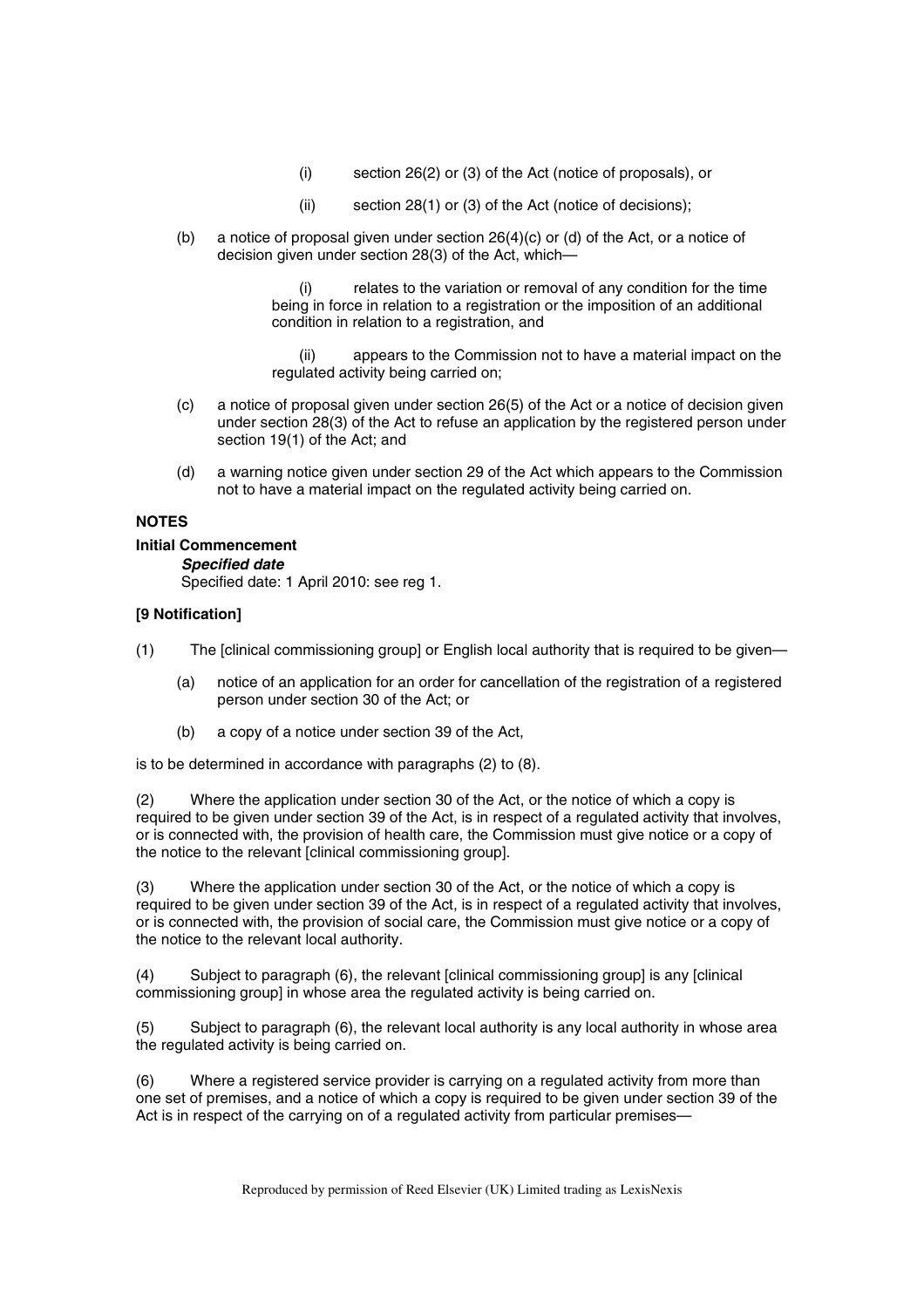- (a) the relevant [clinical commissioning group] is any [clinical commissioning group] in whose area those particular premises are situated; and
- (b) the relevant local authority is any local authority in whose area those particular premises are situated.

[(6A) Notice of an application under section 30(1) of the Act must be given to the National Health Service Commissioning Board under section 30(3)(za) of the Act if the application is in respect of a regulated activity that involves, or is connected, with the provision of health care.

(6B) A copy of a notice must be given to the National Health Service Commissioning Board under section 39(1)(za) of the Act if the notice is in respect of a regulated activity that involves, or is connected, with the provision of health care.]

 $(7)$  ...

 $(8)$  ...

## **NOTES**

#### **Initial Commencement**

*Specified date* 

Specified date: 1 April 2010: see reg 1.

#### **Amendment**

Provision heading: substituted by SI 2013/235, art 11, Sch 2, Pt 1, para 134(1), (3)(a). Date in force: 1 April 2013: see SI 2013/235, art 1(2).

Para (1): words "clinical commissioning group" in square brackets substituted by SI 2013/235, art 11, Sch 2, Pt 1, para 134(1), (3)(b).

Date in force: 1 April 2013: see SI 2013/235, art 1(2).

Para (2): words "clinical commissioning group" in square brackets substituted by SI 2013/235, art 11, Sch 2, Pt 1, para 134(1), (3)(c).

Date in force: 1 April 2013: see SI 2013/235, art 1(2).

Para (4): words "clinical commissioning group" in square brackets in both places they occur substituted by SI 2013/235, art 11, Sch 2, Pt 1, para 134(1), (3)(d).

Date in force: 1 April 2013: see SI 2013/235, art 1(2).

Para (6): in sub-para (a) words "clinical commissioning group" in square brackets in both places they occur substituted by SI 2013/235, art 11, Sch 2, Pt 1, para 134(1), (3)(e). Date in force: 1 April 2013: see SI 2013/235, art 1(2).

Paras (6A), (6B): inserted by SI 2013/235, art 11, Sch 2, Pt 1, para 134(1), (3)(f). Date in force: 1 April 2013: see SI 2013/235, art 1(2).

Paras (7), (8): revoked by SI 2013/235, art 11, Sch 2, Pt 1, para 134(1), (3)(g).

Date in force: 1 April 2013: see SI 2013/235, art 1(2).

# **10 Power to require an explanation**

(1) Where the Commission considers an explanation of a relevant matter necessary or expedient for the purposes of any of its regulatory functions, the persons specified in paragraph (3) must, if so requested, provide an explanation of that matter to the Commission or to persons authorised by it.

(2) Explanations required under paragraph (1) must be provided at such times and such places as may be specified by the Commission.

- (3) The persons referred to in paragraph (1) are—
	- (a) a person carrying on a regulated activity;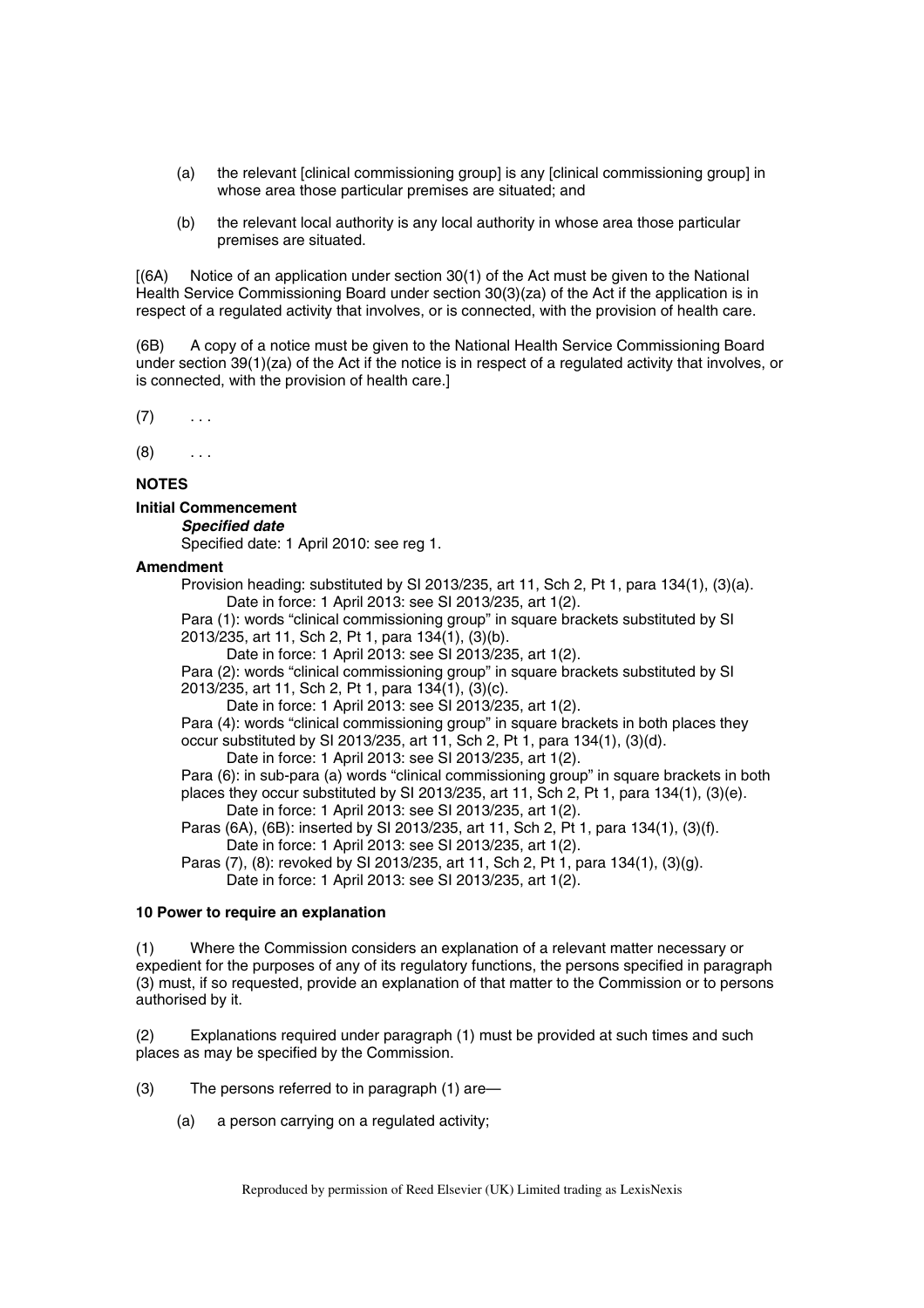- (b) a chair, director or employee of a person carrying on a regulated activity;
- (c) an English NHS body;
- (d) a member of an English NHS body other than an NHS foundation trust;
- (e) a member of a committee or sub-committee of an English NHS body other than an NHS foundation trust;
- (f) a member of a committee or sub-committee of the board of directors of an NHS foundation trust;
- (g) an employee of an English NHS body other than one falling within sub-paragraph (b);
- (h) a local authority;
- (i) a member or officer of a local authority;
- (j) a member of a committee or sub-committee of a local authority or a member of a joint committee of two or more local authorities;
- (k) an elected mayor of a local authority within the meaning given in section 39 of the Local Government Act 2000;
- (l) a person (other than a person prescribed in sub-paragraphs (b) to (k)) who is assisting in the carrying on of a regulated activity;
- (m) a person providing equipment or premises to a registered person;
- (n) a chair, director or employee of a person providing equipment or premises to a registered person; and
- (o) a person (other than a person prescribed in sub-paragraph (n)) who is assisting a person providing equipment or premises to a registered person.

# **NOTES**

## **Initial Commencement**

## *Specified date*

Specified date: 1 April 2010: see reg 1.

# Part 4 Registration Requirements

#### **11 General**

A registered person must, insofar as they are applicable, comply with the requirements specified in regulations 12 to 20 in relation to any regulated activity in respect of which they are registered.

# **NOTES**

# **Initial Commencement**

*Specified date*  Specified date: 1 April 2010: see reg 1.

## **12 Statement of purpose**

(1) The registered person must give the Commission a statement of purpose containing the information listed in Schedule 3.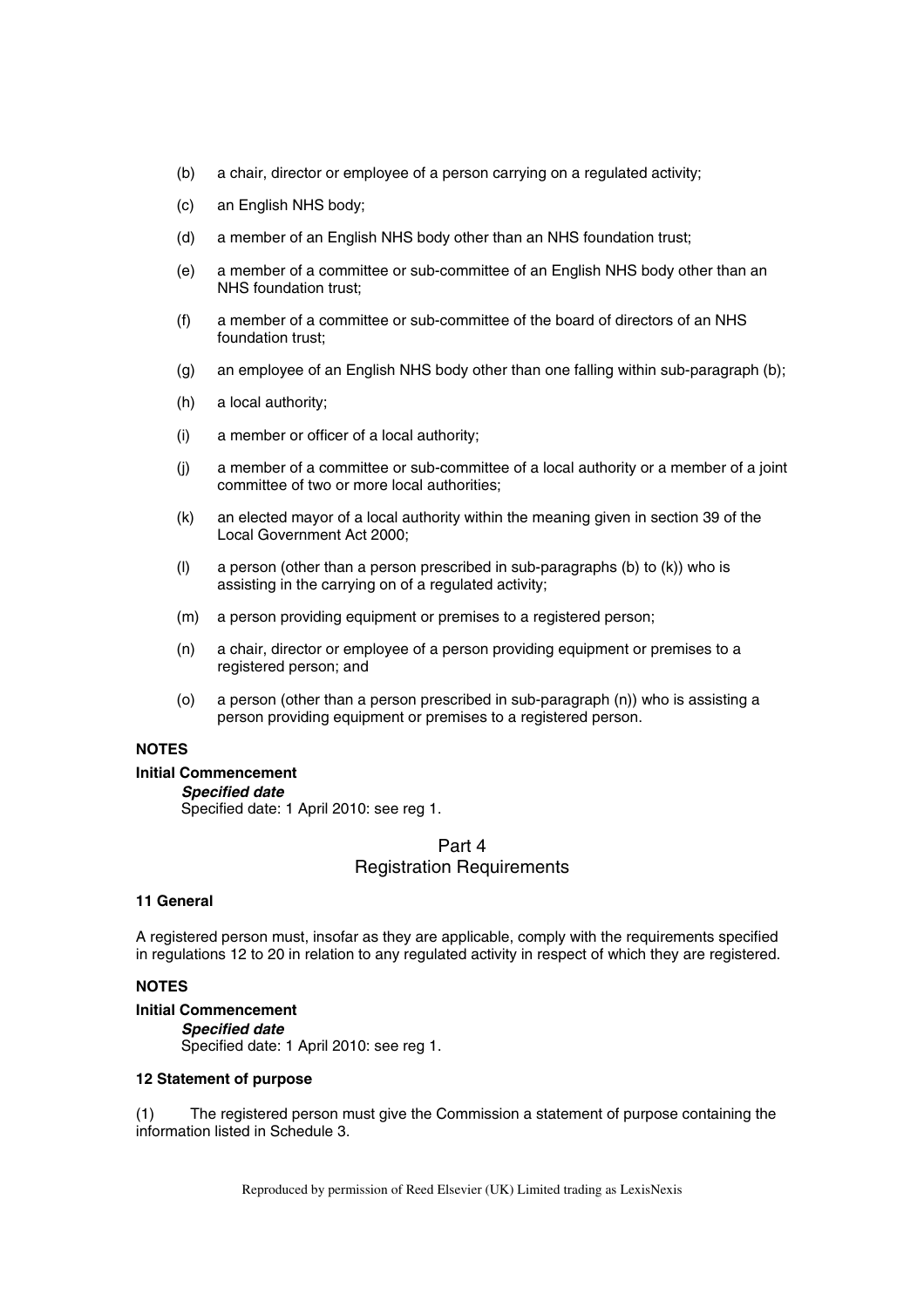(2) The registered person must keep under review and, where appropriate, revise the statement of purpose.

(3) The registered person must provide written details of any revision to the statement of purpose to the Commission within 28 days of any such revision.

# **NOTES**

**Initial Commencement**  *Specified date*  Specified date: 1 April 2010: see reg 1.

## **13 Financial position**

(1) Subject to paragraph (2), the service provider must take all reasonable steps to carry on the regulated activity in such a manner as to ensure the financial viability of the carrying on of that activity for the purposes of—

- (a) achieving the aims and objectives set out in the statement of purpose; and
- (b) meeting the registration requirements prescribed pursuant to section 20 of the Act.
- (2) This regulation does not apply where the service provider is—
	- (a) an English local authority; or
	- (b) a health service body.

# **NOTES**

**Initial Commencement**  *Specified date*  Specified date: 1 April 2010: see reg 1.

#### **14 Notice of absence**

- (1) Subject to paragraphs (7) and (8), where—
	- (a) the service provider, if the provider is the person in day to day charge of the carrying on of the regulated activity; or
	- (b) the registered manager,

proposes to be absent from carrying on or managing the regulated activity for a continuous period of 28 days or more, the registered person must give notice in writing to the Commission of the proposed absence.

(2) Except in the case of an emergency, the notice referred to in paragraph (1) must be given no later than 28 days before the proposed absence commences or within such shorter period as may be agreed with the Commission and must contain the following information in relation to the proposed absence—

- (a) its length or expected length;
- (b) the reason for it;
- (c) the arrangements which have been made for the management of the carrying on of the regulated activity during the period of absence;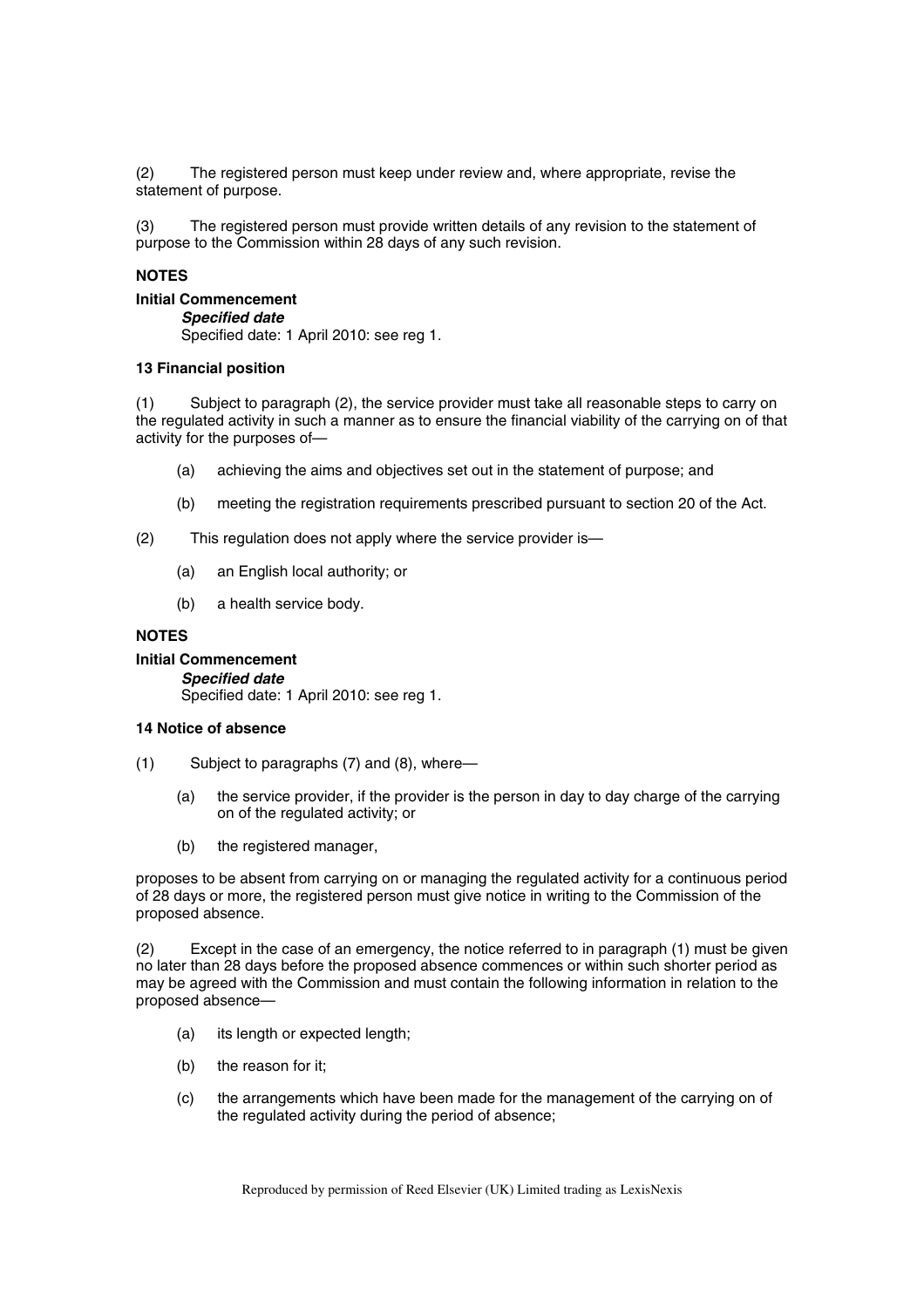- (d) the name, address and qualifications of the person who will be responsible for the management of the carrying on of the regulated activity during that absence;
- (e) in the case of the absence of the registered manager, the arrangements that have been, or are proposed to be, made for appointing another person to manage the carrying on of the regulated activity during that absence, including the proposed date by which the appointment is to be made.

(3) Where the absence referred to in paragraph (1) arises as the result of an emergency, the registered person must give notice of the absence to the Commission within 5 working days of its occurrence specifying the matters set out in paragraph (2)(a) to (e).

- (4) Where—
	- (a) the service provider, if the provider is the person in day to day charge of the carrying on of the regulated activity; or
	- (b) the registered manager,

has been absent for a continuous period of 28 days or more, and the Commission has not been given notice of the absence, the registered person shall forthwith give notice in writing to the Commission specifying the matters set out in paragraph (2)(a) to (e).

(5) The registered person must notify the Commission of the return to duty of the service provider or (as the case may be) the registered manager not later than 7 working days after the date of that return.

(6) In this regulation "working day" means any day other than a Saturday, a Sunday, Christmas Day, Good Friday or a day which is a bank holiday in England and Wales within the meaning of the Banking and Financial Dealings Act 1971.

(7) Subject to paragraph (8), this regulation does not apply where the service provider is a health service body.

(8) Where the service provider is a health service body and is subject to a registered manager condition pursuant to regulation 5 or section 12(3) or (5) of the Act, this regulation shall have effect in relation any absence, proposed absence or return to duty of that registered manager.

# **NOTES**

## **Initial Commencement**

*Specified date* 

Specified date: 1 April 2010: see reg 1.

## **15 Notice of changes**

(1) Subject to paragraph (2), the registered person must give notice in writing to the Commission, as soon as it is reasonably practicable to do so, if any of the following events takes place or is proposed to take place—

- (a) a person other than the registered person carries on or manages the regulated activity;
- (b) a registered person ceases to carry on or manage the regulated activity;
- (c) the name of a registered person (where that person is an individual) changes;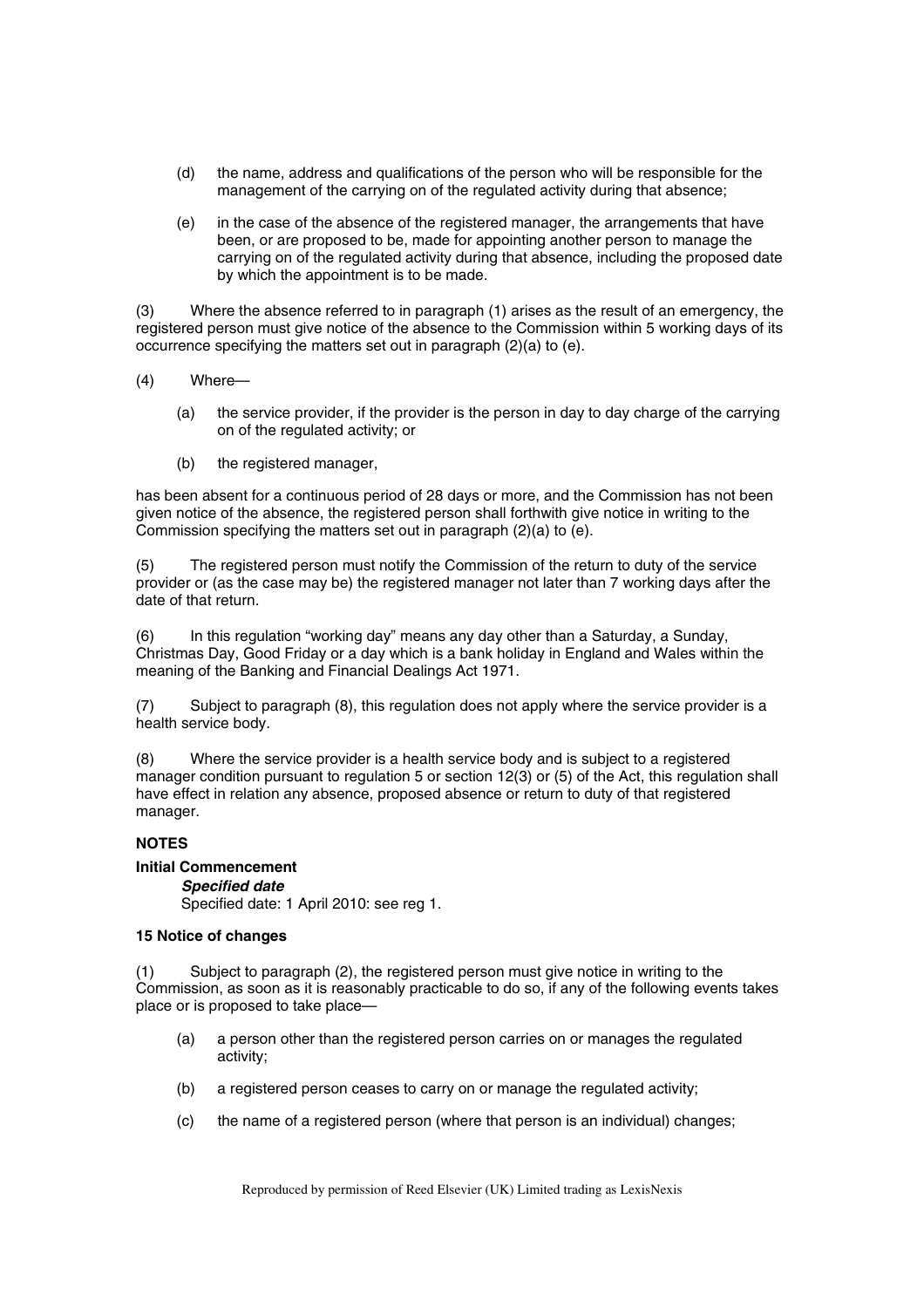- (d) where the service provider is a partnership, any change in the membership of the partnership;
- (e) where the service provider is a body other than a partnership—
	- (i) a change in the name or address of the body,
	- (ii) a change of director, secretary or other similar officer of the body, or
		- (iii) a change of nominated individual;
- (f) where the service provider is—

(i) an individual, the appointment of a trustee in bankruptcy in relation to that individual, or

a company or partnership, the appointment of a receiver, manager, liquidator or provisional liquidator in relation to that company or partnership.

(2) Paragraph (1)(e)(ii) does not apply where the service provider is a health service body.

(3) In this regulation, "nominated individual" means the individual who is employed as a director, manager or secretary of the body and whose name has been notified to the Commission as being the person who is responsible for supervising the management of the carrying on of the regulated activity by that body.

## **NOTES**

**Initial Commencement**  *Specified date*  Specified date: 1 April 2010: see reg 1.

## **16 Notification of death of service user**

(1) Except where paragraph (2) applies, the registered person must notify the Commission without delay of the death of a service user—

- (a) whilst services were being provided in the carrying on of a regulated activity; or
- [(b) which has, or may have, resulted from the carrying on of a regulated activity].

[(2) Subject to paragraph (4), where the service provider is a [health service body, a local authority exercising public health functions (within the meaning of the National Health Service Act 2006)] or a provider of primary medical services, the registered person must notify the Commission without delay of the death of a service user where the death—

(a) either—

(i) occurred whilst services were being provided in the carrying on of a regulated activity,

(ii) has, or may have, resulted from the provision of services by a health service body[, or local authority exercising public health functions (within the meaning of the National Health Service Act 2006),] in the course of carrying on a regulated activity, or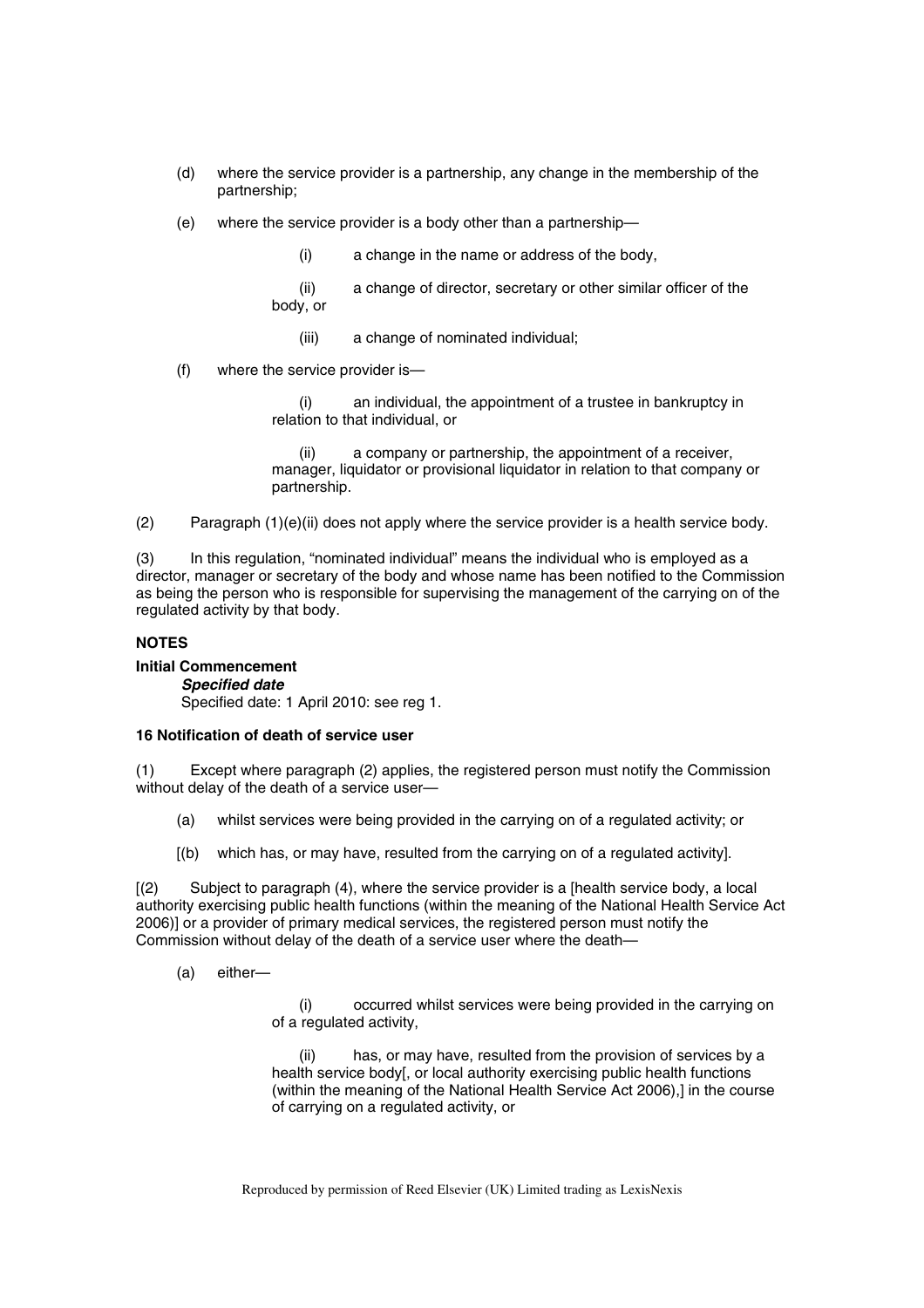(iii) has, or may have, resulted from the provision of primary medical services in the course of carrying on a regulated activity and those services were provided within the period of two weeks prior to the death of the service user; and

(b) cannot, in the reasonable opinion of the registered person, be attributed to the course which that service user's illness or medical condition would naturally have taken if that service user was receiving appropriate care and treatment.]

(3) Notification of the death of a service user must include a description of the circumstances of the death.

(4) Paragraph (2) does not apply if, and to the extent that, the registered person has reported the death to [the National Health Service Commissioning Board].

[(4A) For the purposes of paragraph (4), where a person has reported a death to the NHS Commissioning Board Authority, established under Article 2 of the NHS Commissioning Board Authority (Establishment and Constitution) Order 2011, before the establishment of the National Health Service Commissioning Board ("the Board"), that report is to be treated as having been made to the Board.]

(5) This regulation does not apply where regulation 17 applies.

[(6) In paragraph (2), "provider of primary medical services" means a person who provides primary medical services pursuant to one of the following sections of the National Health Service Act 2006—

- [(a) section 3A (power of clinical commissioning groups as to commissioning certain health services),]
- (b) section 83(2)(b) (primary medical services),
- (c) section 84 (general medical services contracts),
- (d) section 92 (arrangements for the provision of primary medical services),

and provision of primary medical services shall be construed accordingly.]

# **NOTES**

# **Initial Commencement**

## *Specified date*

Specified date: 1 April 2010: see reg 1.

#### **Amendment**

Para (1): sub-para (b) substituted by SI 2012/921, regs 2, 3(a).

Date in force: 1 October 2012: see SI 2012/921, reg 1(2)(b).

Para (2): substituted by SI 2012/921, regs 2, 3(b).

Date in force: 1 October 2012: see SI 2012/921, reg 1(2)(b).

Para (2): words from "health service body," to "National Health Service Act 2006)" in

square brackets substituted by SI 2013/235, art 11, Sch 2, Pt 1, para 134(1), (4)(a)(i). Date in force: 1 April 2013: see SI 2013/235, art 1(2).

Para (2): in sub-para (a)(ii) words from ", or local authority" to "National Health Service Act 2006)," in square brackets inserted by SI 2013/235, art 11, Sch 2, Pt 1, para 134(1),  $(4)(a)(ii)$ .

Date in force: 1 April 2013: see SI 2013/235, art 1(2).

Para (4): words "the National Health Service Commissioning Board" in square brackets substituted by SI 2012/1641, art 9, Sch 3, para 11(1), (2).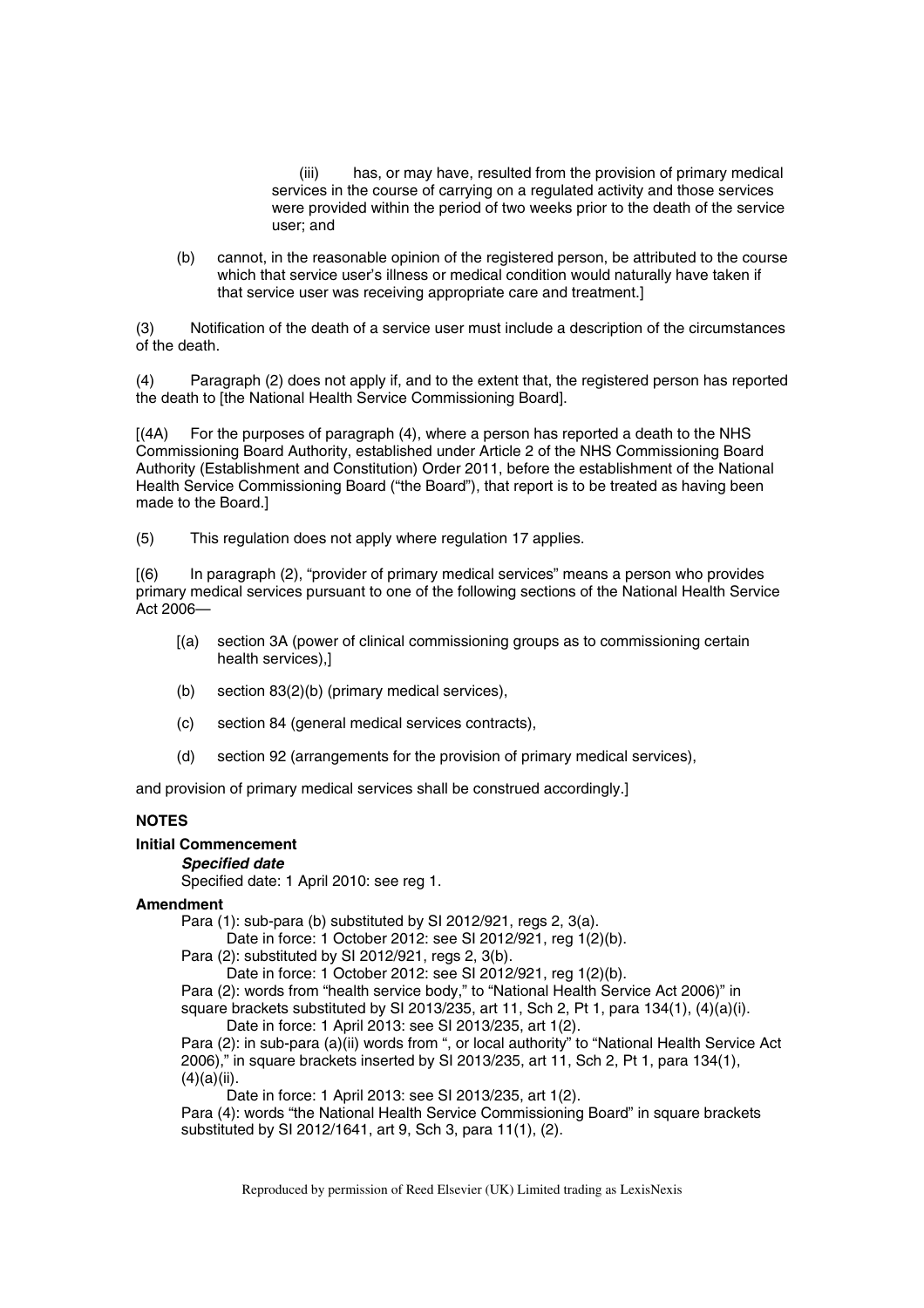Date in force: this amendment came into force on 1 October 2012 being the date immediately after the National Health Service Act 2006, s 1H(1) came into force: see SI 2012/1831, art 2(2) and SI 2012/1641, art 1(2)(b).

- Para (4A): inserted by SI 2012/1641, art 9, Sch 3, para 11(1), (3). Date in force: this amendment came into force on 1 October 2012 being the date immediately after the National Health Service Act 2006, s 1H(1) came into force: see SI 2012/1831, art 2(2) and SI 2012/1641, art 1(2)(b).
- Para (6): inserted by SI 2012/921, regs 2, 3(c).
- Date in force: 1 October 2012: see SI 2012/921, reg 1(2)(b).
- Para (6): sub-para (a) substituted by SI 2013/235, art 11, Sch 2, Pt 1, para 134(1), (4)(b). Date in force: 1 April 2013: see SI 2013/235, art 1(2).

#### **17 Notification of death or unauthorised absence of a service user who is detained or liable to be detained under the Mental Health Act 1983**

(1) The registered person must notify the Commission without delay of the death [in any location] or unauthorised absence [from a relevant location] of a service user who is liable to be detained by the registered person—

- (a) under the Mental Health Act 1983 ("the 1983 Act"); or
- (b) pursuant to an order or direction made under another enactment (which applies in relation to England), where that detention takes effect as if the order or direction were made pursuant to the provisions of the 1983 Act.

(2) Notification of the death of a service user must include a description of the circumstances of the death.

[(2A) The registered person must notify the Commission without delay of the return to a relevant location after a period of unauthorised absence of a service user whose absence is required to be notified under paragraph (1).]

- (3) In this regulation—
	- (a) references to persons "liable to be detained" include a community patient who has been recalled to hospital in accordance with section 17E of the 1983 Act, but do not include a patient who has been conditionally discharged and not recalled to hospital in accordance with section 42, 73 or 74 of the 1983 Act;
	- (b) "community patient" has the same meaning as in section 17A of the 1983 Act;
	- (c) "hospital" means a hospital within the meaning of Part 2 of that Act; and
	- [(ca) "relevant location" means a location used to provide secure psychiatric services under a contract with an English NHS body or the Secretary of State]
	- $(d)$  . . ..

## **NOTES**

#### **Initial Commencement**

*Specified date* 

Specified date: 1 April 2010: see reg 1.

#### **Amendment**

Para (1): words "in any location" in square brackets inserted by SI 2012/921, regs 2, 4(a). Date in force: 18 June 2012: see SI 2012/921, reg 1(2)(a).

Para (1): words "from a relevant location" in square brackets inserted by SI 2012/921, regs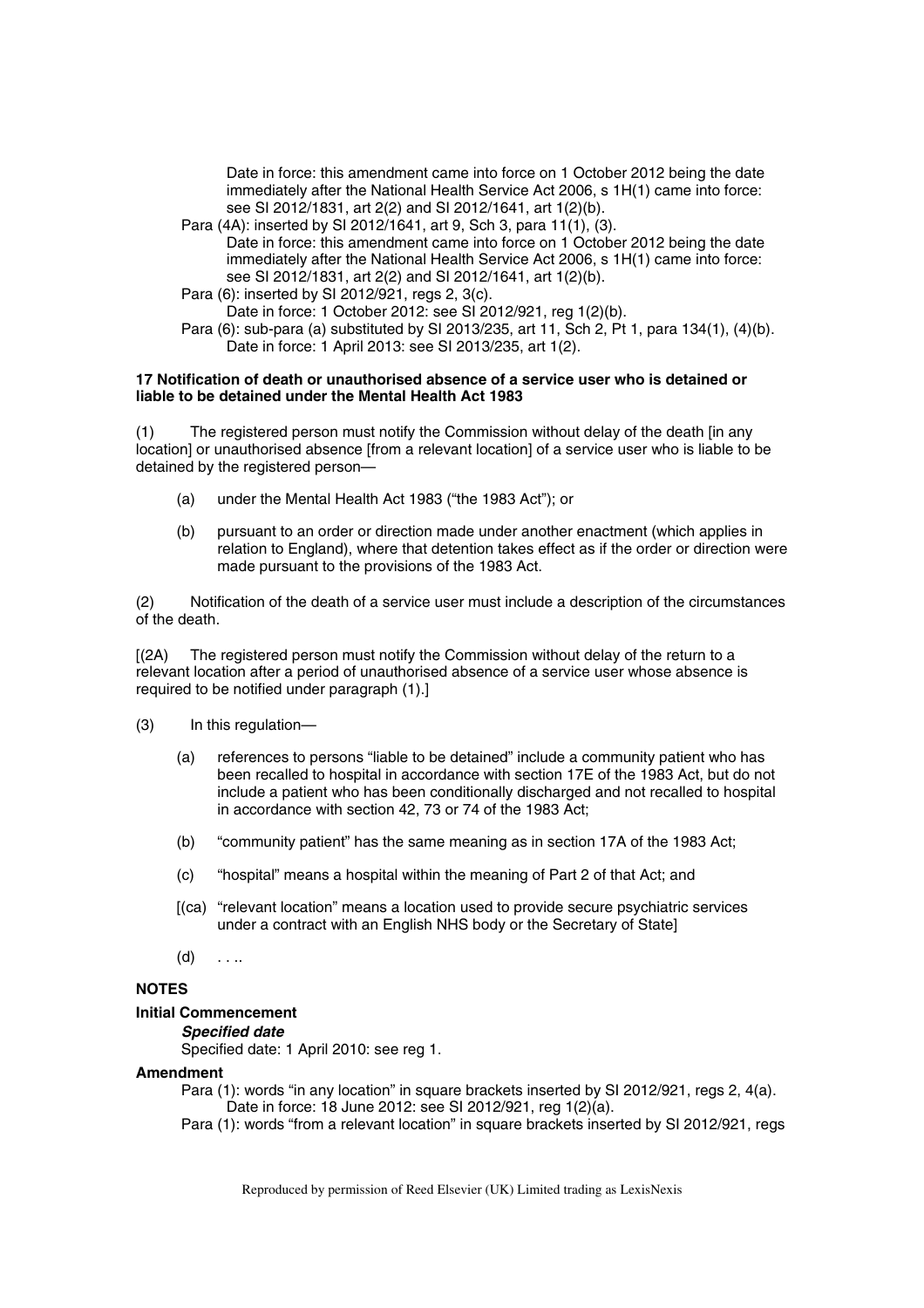2, 4(a). Date in force: 18 June 2012: see SI 2012/921, reg 1(2)(a). Para (2A): inserted by SI 2012/921, regs 2, 4(b). Date in force: 18 June 2012: see SI 2012/921, reg 1(2)(a). Para (3): sub-para (ca) inserted by SI 2012/921, regs 2, 4(c). Date in force: 18 June 2012: see SI 2012/921, reg 1(2)(a). Para (3): sub-para (d) revoked by SI 2012/921, regs 2, 4(d). Date in force: 18 June 2012: see SI 2012/921, reg 1(2)(a).

## **18 Notification of other incidents**

(1) Subject to paragraphs (3) and (4), the registered person must notify the Commission without delay of the incidents specified in paragraph (2) which occur whilst services are being provided in the carrying on of a regulated activity, or as a consequence of the carrying on of a regulated activity.

- (2) The incidents referred to in paragraph (1) are—
	- (a) any injury to a service user which, in the reasonable opinion of a health care professional, has resulted in—

(i) an impairment of the sensory, motor or intellectual functions of the service user which is not likely to be temporary,

(ii) changes to the structure of a service user's body,

(iii) the service user experiencing prolonged pain or prolonged psychological harm, or

- (iv) the shortening of the life expectancy of the service user;
- (b) any injury to a service user which, in the reasonable opinion of a health care professional, requires treatment by that, or another, health care professional in order to prevent—
	- (i) the death of the service user, or

(ii) an injury to the service user which, if left untreated, would lead to one or more of the outcomes mentioned in sub-paragraph (a);

- $(c) \quad \ldots$
- $(d)$  ...
- (e) any abuse or allegation of abuse in relation to a service user;
- (f) any incident which is reported to, or investigated by, the police;
- (g) any event which prevents, or appears to the service provider to be likely to threaten to prevent, the service provider's ability to continue to carry on the regulated activity safely, or in accordance with the registration requirements, including-

an insufficient number of suitably qualified, skilled and experienced persons being employed for the purposes of carrying on the regulated activity,

an interruption in the supply to premises owned or used by the service provider for the purposes of carrying on the regulated activity of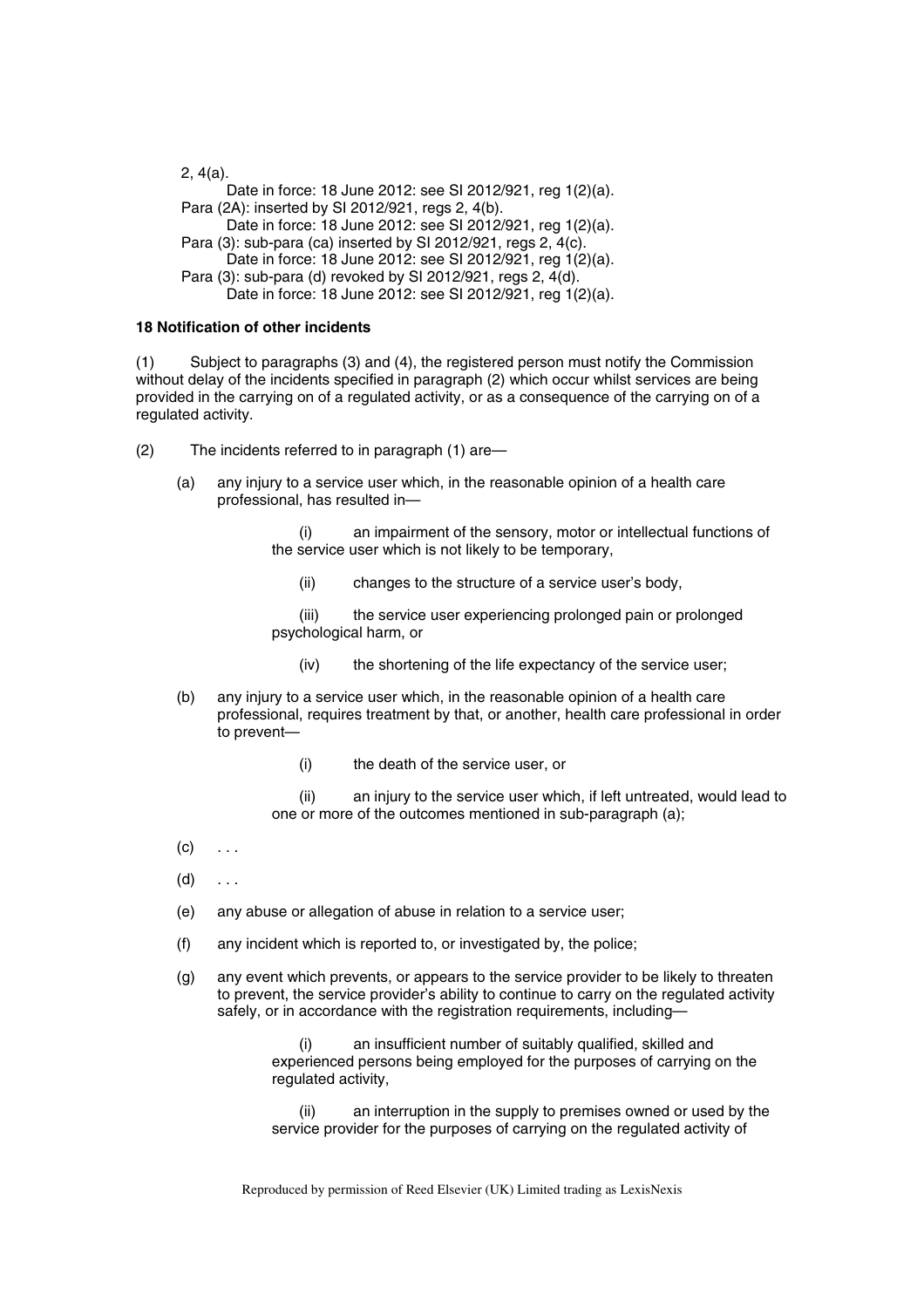electricity, gas, water or sewerage where that interruption has lasted for longer than a continuous period of 24 hours,

(iii) physical damage to premises owned or used by the service provider for the purposes of carrying on the regulated activity which has, or is likely to have, a detrimental effect on the treatment or care provided to service users, and

(iv) the failure, or malfunctioning, of fire alarms or other safety devices in premises owned or used by the service provider for the purposes of carrying on the regulated activity where that failure or malfunctioning has lasted for longer than a continuous period of 24 hours;

- [(h) any placement of a service-user under the age of eighteen in a psychiatric unit whose services are intended for persons over that age where that placement has lasted for longer than a continuous period of 48 hours].
- (3) Paragraph (2)(f) does not apply where the service provider is an English NHS body.

(4) Where the service provider is a health service body, paragraph (1) does not apply if, and to the extent that, the registered person has reported the incident to [the National Health Service Commissioning Board].

[(4ZA) For the purposes of paragraph (4), where a person has reported an incident to the NHS Commissioning Board Authority, established under Article 2 of the NHS Commissioning Board Authority (Establishment and Constitution) Order 2011, before the establishment of the National Health Service Commissioning Board ("the Board"), that report is to be treated as having been made to the Board.]

[(4A) The registered person must notify the Commission of the following events, which occur whilst services are being provided in the carrying on of a regulated activity, or as a consequence of the carrying on of a regulated activity—

- (a) any request to a supervisory body made pursuant to Part 4 of Schedule A1 to the 2005 Act by the registered person for a standard authorisation;
- (b) any application made to a court in relation to depriving a service user of their liberty pursuant to section 16(2)(a) of the 2005 Act.

(4B) Any notification required to be given in respect of an event in paragraph (4A) shall be given once the outcome of the request or application is known or, if the request or application is withdrawn, at the point of withdrawal and shall include a statement as to-

- (a) the date and nature of the request or application;
- (b) whether the request or application was preceded by the use of an urgent authorisation, within the meaning of paragraph 9 of Schedule A1 to the 2005 Act;
- (c) the outcome of the request or application or reason for its withdrawal; and
- (d) the date of the outcome or withdrawal.]
- (5) In this regulation—
	- (a) "the 2005 Act" means the Mental Capacity Act 2005;
	- (b) "abuse", in relation to a service user, means—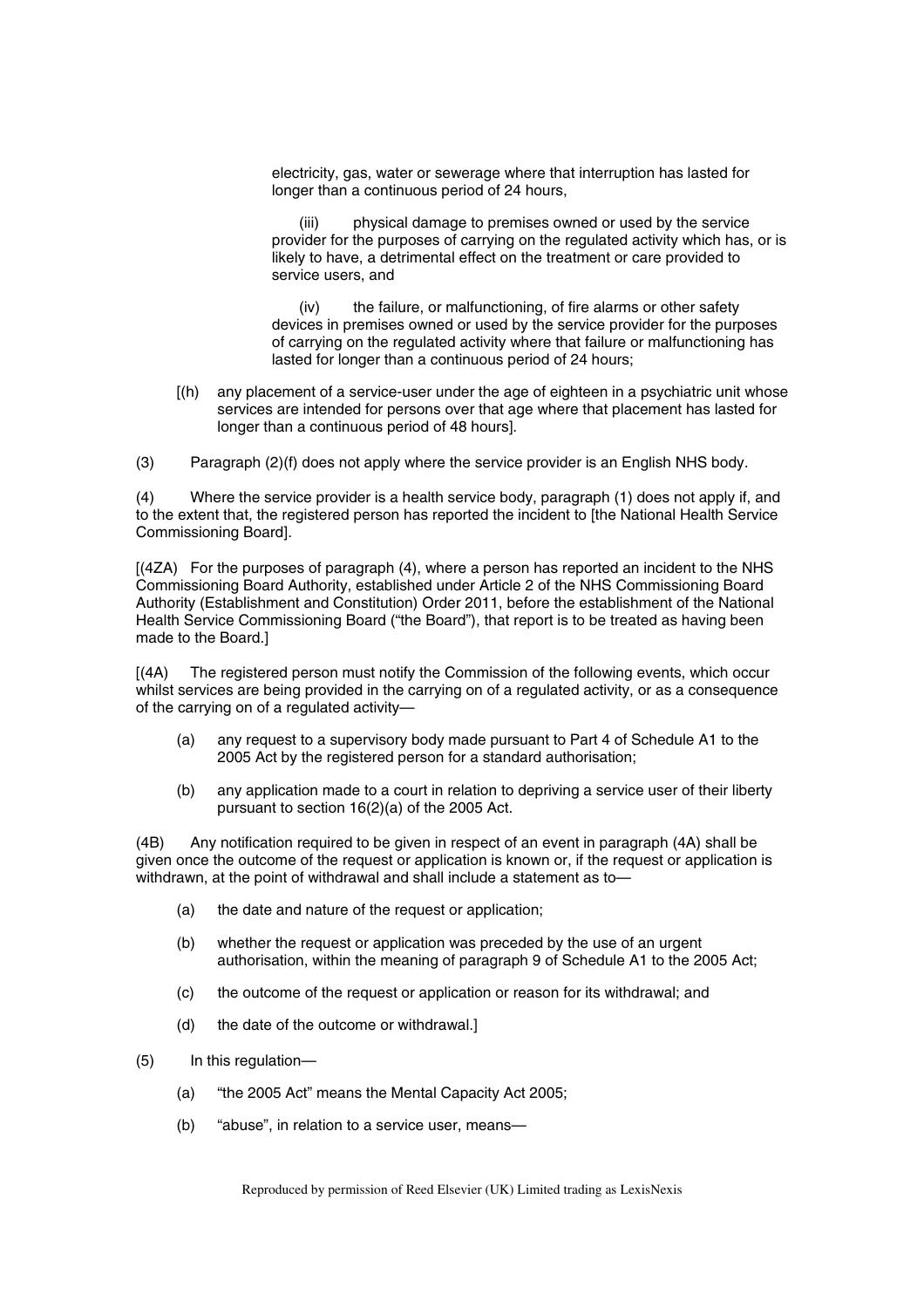- (i) sexual abuse,
- (ii) physical or psychological ill-treatment,
- (iii) theft, misuse or misappropriation of money or property, or
- (iv) neglect and acts of omission which cause harm or place at risk of harm;
- (c) "health care professional" means a person who is registered as a member of any profession to which section 60(2) of the Health Act 1999 applies;
- (d) "registration requirements" means any requirements or conditions imposed on the registered person by or under Chapter 2 of Part 1 of the Act;
- (e) "standard authorisation" has the meaning given under Part 4 of Schedule A1 to the 2005 Act;
- (f) "supervisory body" has the meaning given in paragraph 180 (in relation to a hospital in England) or paragraph 182 (in relation to a care home) of Schedule A1 to the 2005 Act;
- (g) for the purposes of paragraph  $(2)(a)$ —

"prolonged pain" and "prolonged psychological harm" means pain or harm which a service user has experienced, or is likely to experience, for a continuous period of at least 28 days, and

(ii) a sensory, motor or intellectual impairment is not temporary if such an impairment has lasted, or is likely to last, for a continuous period of at least 28 days.

# **NOTES**

#### **Initial Commencement**

*Specified date* 

Specified date: 1 April 2010: see reg 1.

#### **Amendment**

Para (2): sub-paras (c), (d) revoked by SI 2012/921, regs 2, 5(a).

Date in force: 18 June 2012: see SI 2012/921, reg 1(2)(a).

Para (2): sub-para (h) inserted by SI 2012/921, regs 2, 5(b).

Date in force: 1 April 2013: see SI 2012/921, reg 1(2)(c).

Para (4): words "the National Health Service Commissioning Board" in square brackets substituted by SI 2012/1641, art 9, Sch 3, para 11(1), (4).

Date in force: this amendment came into force on 1 October 2012 being the date immediately after the National Health Service Act 2006, s 1H(1) came into force: see SI 2012/1831, art 2(2) and SI 2012/1641, art 1(2)(b).

Para (4ZA): inserted by SI 2012/1641, art 9, Sch 3, para 11(1), (5). Date in force: this amendment came into force on 1 October 2012 being the date immediately after the National Health Service Act 2006, s 1H(1) came into force: see SI 2012/1831, art 2(2) and SI 2012/1641, art 1(2)(b).

Paras (4A), (4B): inserted by SI 2012/921, regs 2, 5(c).

Date in force: 18 June 2012: see SI 2012/921, reg 1(2)(a).

## **19 Fees etc**

(1) Where a service user will be responsible for paying the costs of their care or treatment (either in full or partially), the registered person must provide a statement to the service user, or to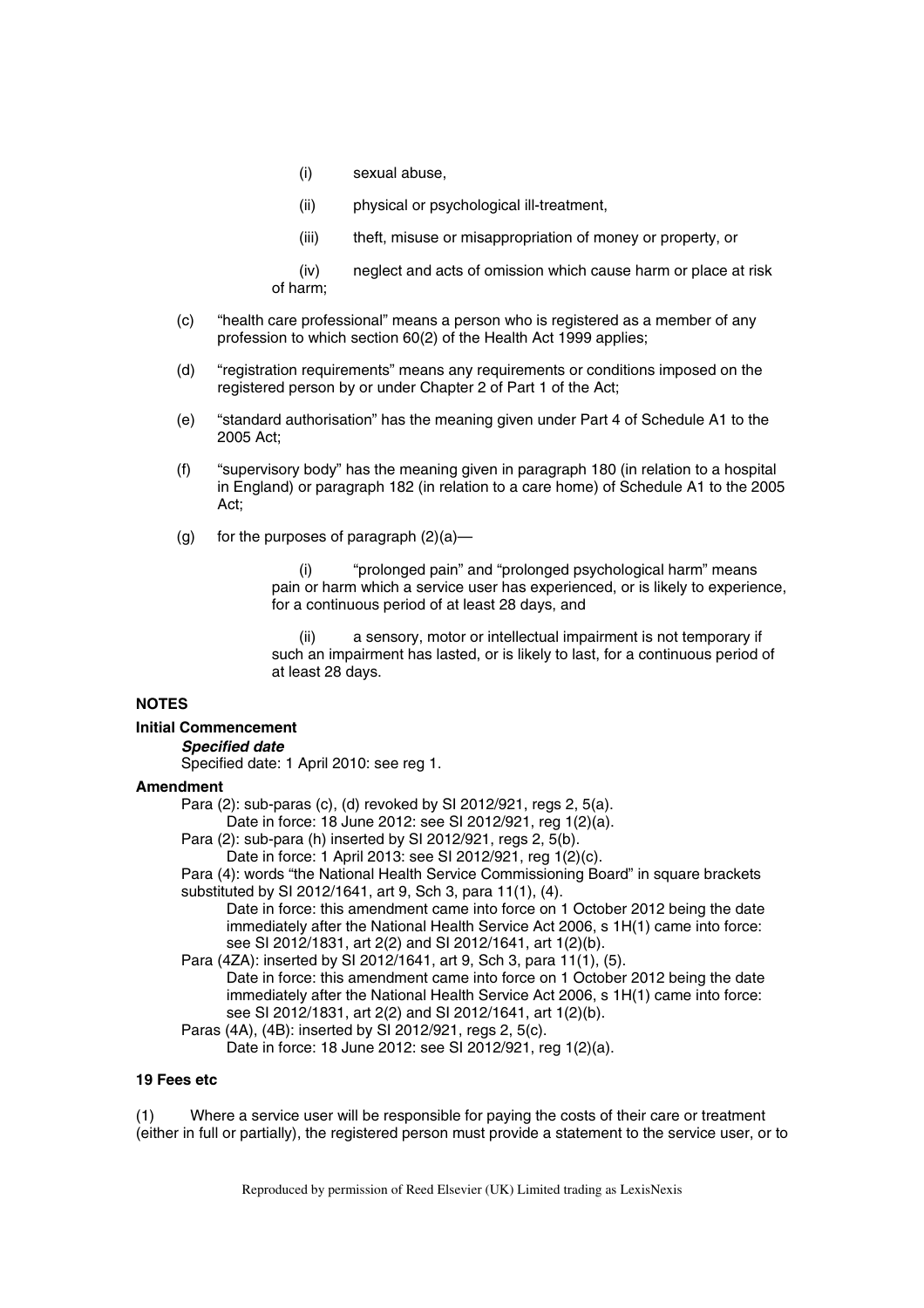a person acting on the service user's behalf—

- (a) specifying the terms and conditions in respect of the services to be provided to the service user, including as to the amount and method of payment of fees; and
- (b) including, where applicable, the form of contract for the provision of services by the service provider.
- (2) The statement referred to in paragraph (1) must be—
	- (a) in writing; and
	- (b) as far as reasonably practicable, provided prior to the commencement of the services to which the statement relates.

#### **NOTES**

# **Initial Commencement**

*Specified date* 

Specified date: 1 April 2010: see reg 1.

# **20 Requirements relating to termination of pregnancies**

- (1) This regulation applies to a registered person who—
	- (a) carries on or manages the regulated activity consisting of the termination of pregnancies; and
	- (b) is not an English NHS body.

(2) The registered person must ensure that, unless two certificates of opinion have been received in respect of the service user—

- (a) no termination of pregnancy is carried out; and
- (b) no fee is demanded or accepted from a service user.

(3) The registered person must ensure that a certificate of opinion in respect of a service user undergoing termination of a pregnancy is completed and included with the service user's medical record.

(4) The registered person must ensure that no termination of pregnancy is undertaken after the 20th week of gestation, unless—

- (a) the service user is treated by persons who are suitably qualified, skilled and experienced in the late termination of pregnancy; and
- (b) appropriate procedures are in place to deal with any medical emergency which occurs during or as a result of the termination.

(5) The registered person must ensure that no termination of a pregnancy is undertaken after the 24th week of gestation.

(6) The registered person must ensure that a register of service users undergoing a termination of pregnancy is maintained, which is—

(a) completed in respect of each service user at the time the termination is undertaken; and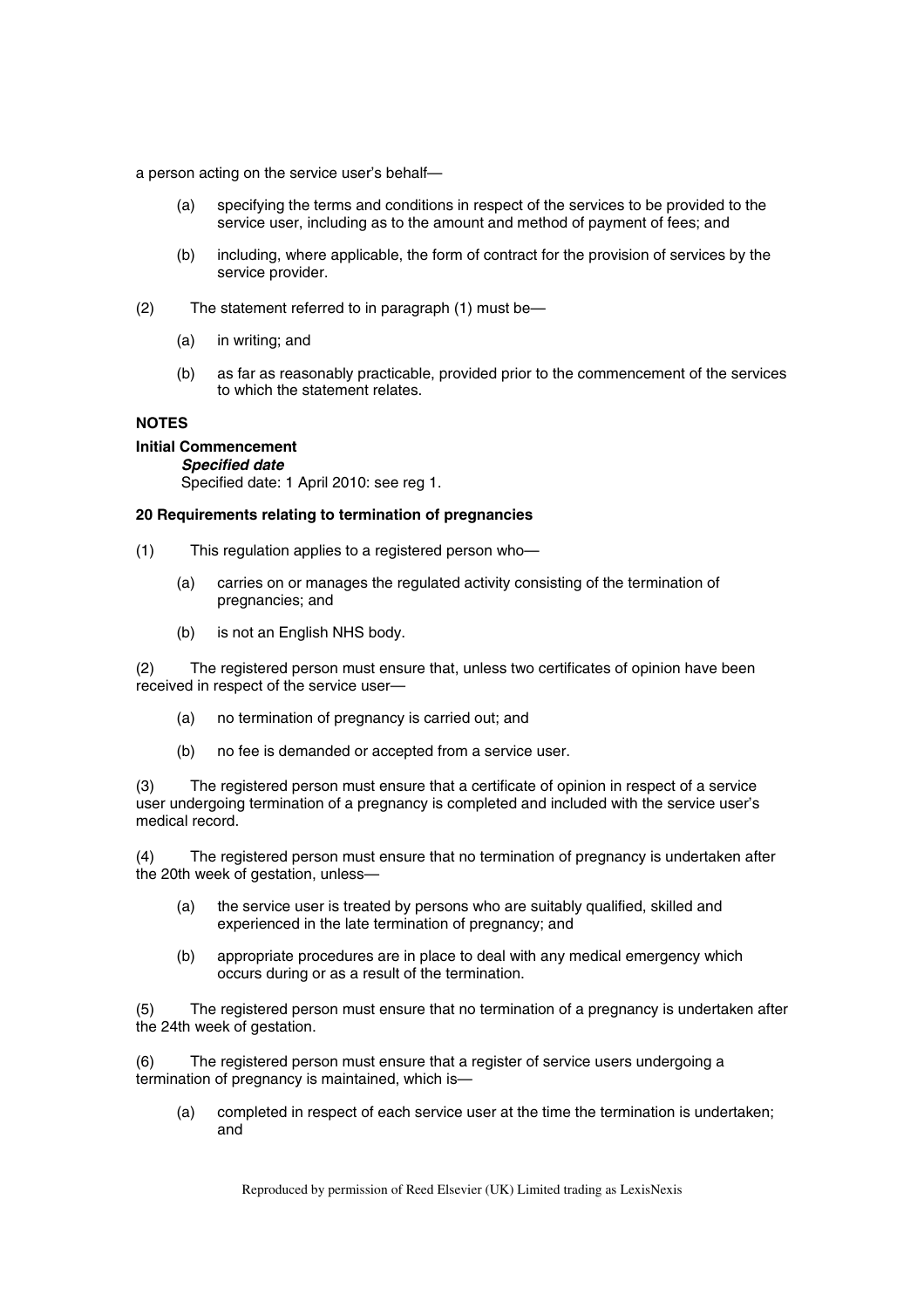(b) retained for a period of not less than 3 years beginning on the date of the last entry.

(7) The registered person must ensure that a record is maintained of the total numbers of terminations of pregnancies undertaken.

(8) The registered person must ensure that the record referred to in paragraph (7) (which may be in paper or electronic form) is—

- (a) accurate;
- (b) kept securely and can be located promptly when required;
- (c) retained for an appropriate period of time; and
- (d) securely destroyed when it is appropriate to do so.

(9) The registered person must ensure that notice in writing is sent to the Chief Medical Officer of the Department of Health of each termination of pregnancy.

- (10) If the registered person—
	- (a) receives information concerning the death of a service user who has undergone termination of a pregnancy during the period of 12 months ending on the date on which the information is received; and
	- (b) has reason to believe that the service user's death may be associated with the termination,

the registered person must give notice in writing to the Commission of that information, within the period of 14 days beginning on the day on which the information is received.

(11) The registered person must prepare and implement appropriate procedures to ensure that foetal tissue is treated with respect.

(12) In this regulation, "certificate of opinion" means a certificate required by regulations made under section 2(1) of the Abortion Act 1967.

## **NOTES**

#### **Initial Commencement**

#### *Specified date*

Specified date: 1 April 2010: see reg 1.

# Part 5 Other Miscellaneous Requirements

#### **21 Death of service provider**

(1) Where the service provider is a partnership and a partner dies, the surviving partner shall without delay notify the Commission of the death in writing.

(2) Where the service provider is an individual and that individual dies, that individual's personal representative must notify the Commission in writing—

- (a) without delay of the death; and
- (b) within 28 days of the date of death of their intentions regarding the future carrying on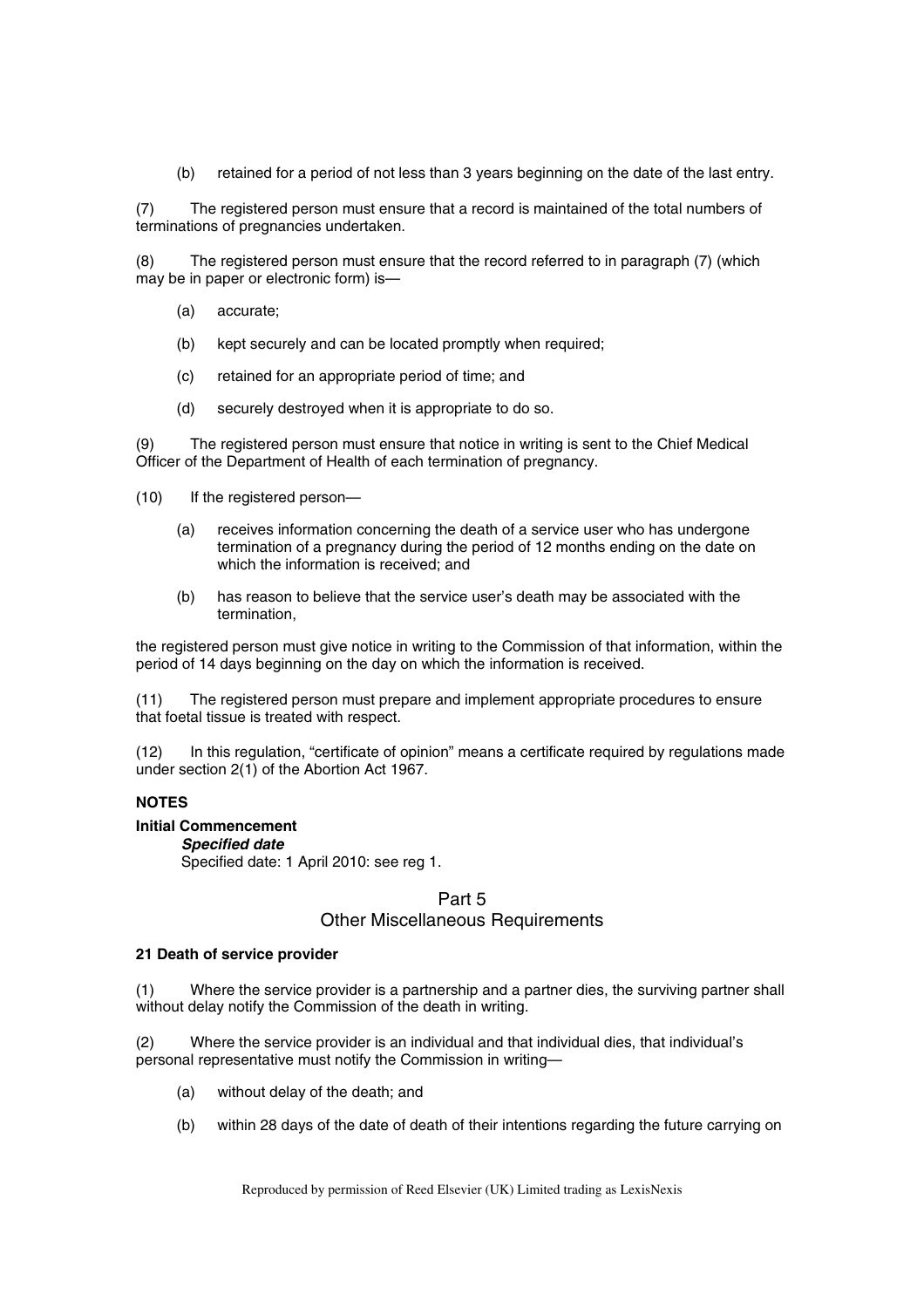of the regulated activity.

(3) The personal representative of the deceased service provider may carry on the regulated activity without being registered in respect of it—

- (a) for a period not exceeding 28 days; and
- (b) for any future period as may be determined in accordance with paragraph (4).

(4) The Commission may extend the period specified in paragraph (3)(a) by such further period, not exceeding one year, as the Commission shall determine, and shall notify any such determination to the personal representative in writing.

(5) The personal representative of the deceased service provider shall appoint a person to take full-time day to day charge of the carrying on of the regulated activity during any period in which, in accordance with paragraph (3), they carry on the regulated activity without being registered in respect of it.

## **NOTES**

#### **Initial Commencement**

*Specified date*  Specified date: 1 April 2010: see reg 1.

#### **22 Appointment of liquidators**

- (1) Any person to whom paragraph (2) applies must—
	- (a) notify the Commission of their appointment and the reasons for their appointment;
	- (b) appoint a manager to manage the regulated activity in any cases where there is not a registered manager; and
	- (c) before the end of the period of 28 days beginning with the date of their appointment, notify the Commission of their intentions regarding the future carrying on of the regulated activity.
- (2) This paragraph applies to any person appointed as—
	- (a) a receiver or manager of the property of the relevant company;
	- (b) the liquidator or provisional liquidator of a relevant company; or
	- (c) the trustee in bankruptcy of a relevant individual.

#### **NOTES**

#### **Initial Commencement**

# *Specified date*

Specified date: 1 April 2010: see reg 1.

#### **[22A Form of notifications to the Commission]**

[Notifications made pursuant to regulations 14 to 18 and 21 and 22 must be made using the forms provided by the Commission for this purpose.]

# **NOTES**

#### **Amendment**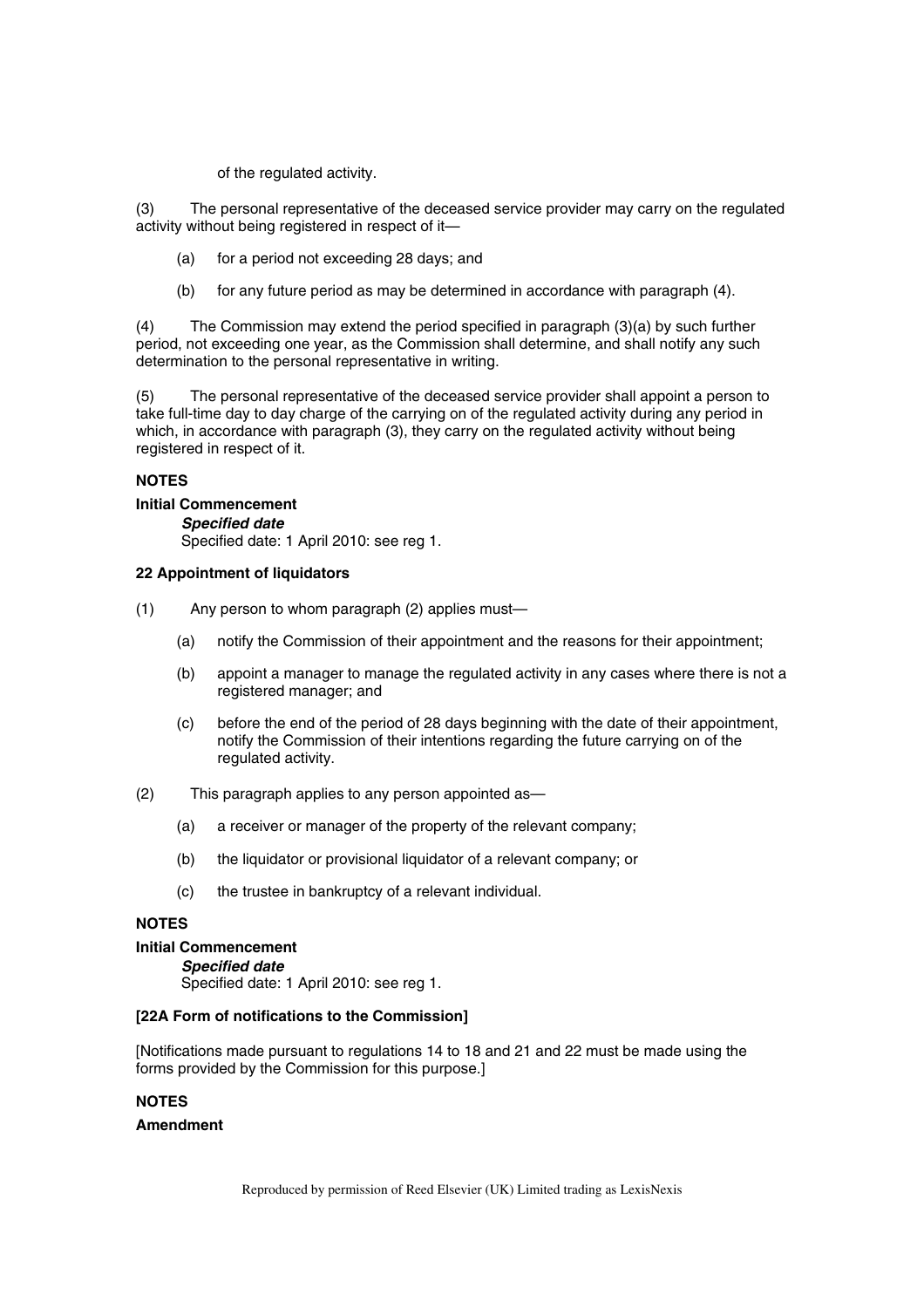#### Inserted by SI 2012/921, regs 2, 6. Date in force: 18 June 2012: see SI 2012/921, reg 1(2)(a).

## Part 6

# Compliance, Guidance and Offences

#### **23 Compliance with regulations**

Where there is more than one registered person in respect of a regulated activity, or in respect of that activity as carried on at or from particular premises, anything which is required under these Regulations to be done by the registered person shall, if done by one of the registered persons, not be required to be done by any of the other registered persons.

## **NOTES**

## **Initial Commencement**

*Specified date*  Specified date: 1 April 2010: see reg 1.

## **24 Guidance**

(1) For the purposes of compliance with the requirements set out in these Regulations, the registered person must have regard to guidance issued by the Commission in relation to the requirements set out in Part 4 of these Regulations.

(2) For the purposes of paragraph (1), "guidance" means the guidance referred to in section 23 of the Act.

## **NOTES**

#### **Initial Commencement**  *Specified date*  Specified date: 1 April 2010: see reg 1.

# **25 Offences**

(1) A contravention of, or failure to comply with, any of the provisions of regulations 12 and 14 to 20 shall be an offence.

(2) A person guilty of an offence under paragraph (1) is liable, on summary conviction, to a fine not exceeding level 4 on the standard scale.

# **NOTES**

## **Initial Commencement**

*Specified date*  Specified date: 1 April 2010: see reg 1.

**[26 . . .]** 

[. . .]

# **NOTES**

## **Amendment**

Inserted by SI 2010/49, reg 2. Date in force: 1 April 2010: see SI 2010/49, reg 1. Revoked by SI 2012/921, regs 2, 7. Date in force: 18 June 2012: see SI 2012/921, reg 1(2)(a).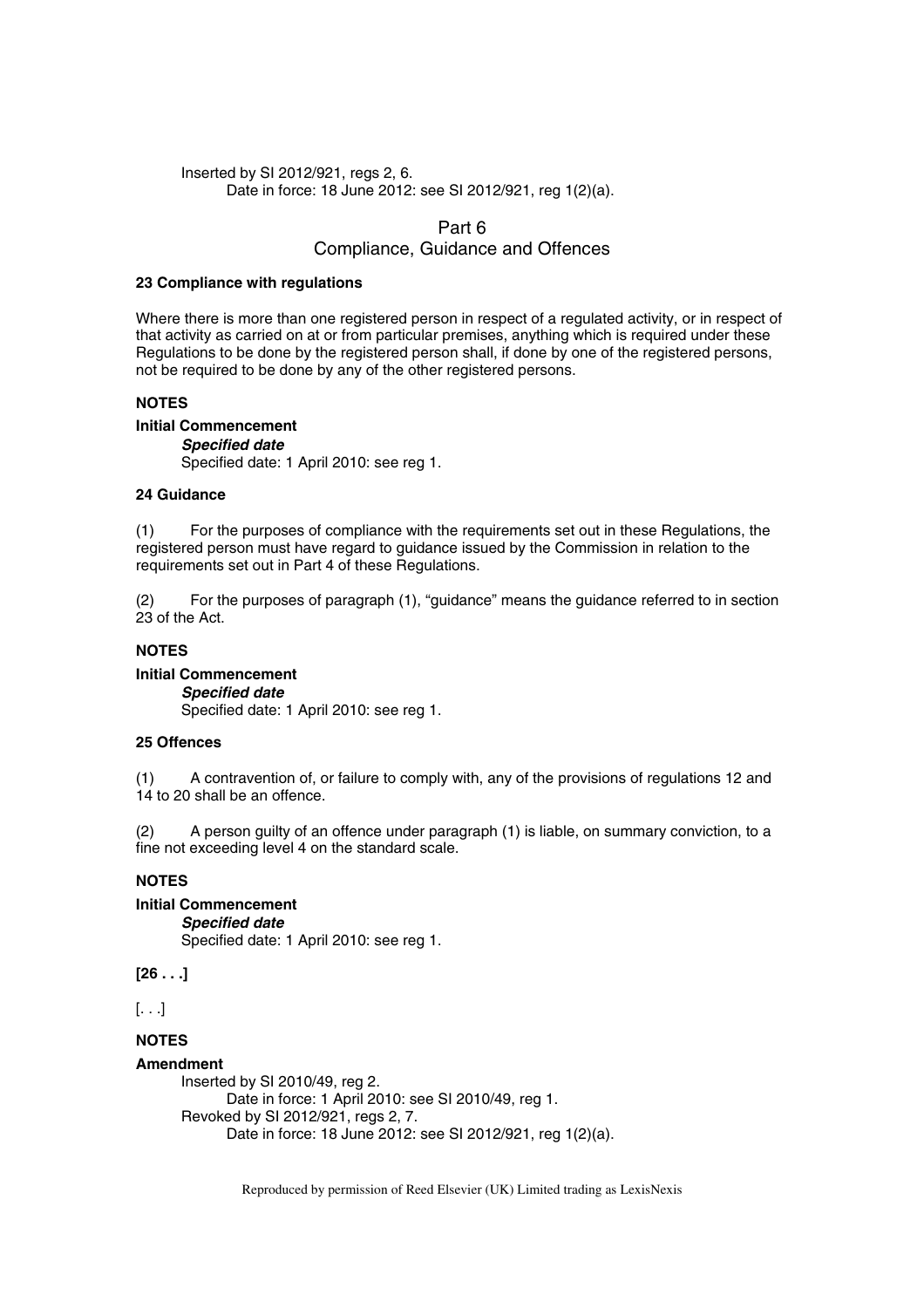# [Part 7 Review]

## **NOTES**

#### **Amendment**

Inserted by SI 2012/921, regs 2, 8. Date in force: 18 June 2012: see SI 2012/921, reg 1(2)(a).

## **[27 Review]**

- [(1) Before 1st October 2017, the Secretary of State must—
	- (a) carry out a review of these Regulations;
	- (b) set out the conclusions of the review in a report; and
	- (c) publish the report.
- (2) The report must in particular—
	- (a) set out the objectives intended to be achieved by the regulatory system established by these Regulations;
	- (b) assess the extent to which those objectives are achieved; and
	- (c) assess whether those objectives remain appropriate and, if so, the extent to which they could be achieved with a system that imposes less regulation.]

# **NOTES**

#### **Amendment**

Inserted by SI 2012/921, regs 2, 8. Date in force: 18 June 2012: see SI 2012/921, reg 1(2)(a).

Signed by authority of the Secretary of State for Health

*Mike O'Brien*

Minister of State,

Department of Health

26th November 2009

# **SCHEDULE 1**

# **INFORMATION REQUIRED IN RESPECT OF A SERVICE PROVIDER WHO PROPOSES TO MANAGE THE CARRYING ON OF A REGULATED ACTIVITY**

Regulation 5

**1** 

Proof of identity including a recent photograph.

**2**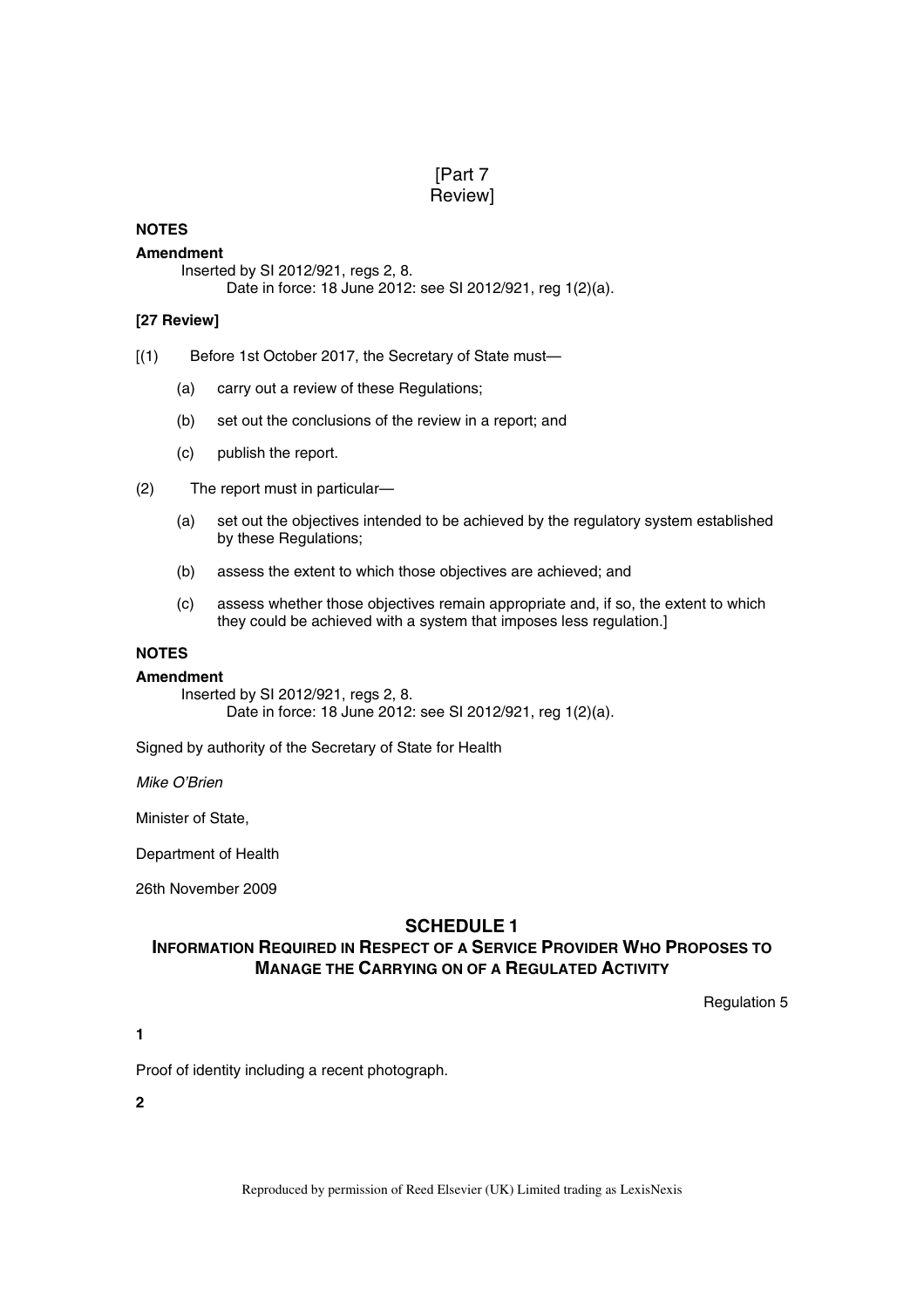Where the certificate is required for a purpose referred to in—

- (a) section 113A(2)(b) of the Police Act 1997, a criminal record certificate issued under section 113A of that Act together with, after the appointed day and where applicable, relevant information relating to children or vulnerable adults; or
- (b) section 113B(2)(b) of the Police Act 1997, an enhanced criminal record certificate issued under section 113B of that Act together with, where applicable, suitability information relating to children or vulnerable adults.

#### **3**

Satisfactory evidence of conduct in previous employment concerned with the provision of services relating to—

- (a) health or social care; or
- (b) children or vulnerable adults.

#### **4**

Where a person (P) has been previously employed in a position whose duties involved work with children or vulnerable adults, satisfactory verification, so far as reasonably practicable, of the reason why P's employment in that position ended.

#### **5**

Satisfactory documentary evidence of any relevant qualification.

**6** 

A full employment history, together with a satisfactory written explanation of any gaps in employment.

## **7**

Satisfactory information about any physical or mental health conditions which are relevant to the person's ability to manage the carrying on of the regulated activity.

## **8**

For the purposes of this Schedule—

- (a) "the appointed day" means the day on which section 30 of the Safeguarding Vulnerable Groups Act 2006 comes into force;
- (b) "relevant information relating to children or vulnerable adults" has the same meaning as in section 31(2) and (3) of that Act;
- (c) "satisfactory" means satisfactory in the opinion of the Commission; and
- (d) "suitability information relating to children or vulnerable adults" means the information specified in sections 113BA and 113BB respectively of the Police Act 1997.

#### **NOTES**

**Initial Commencement**  *Specified date*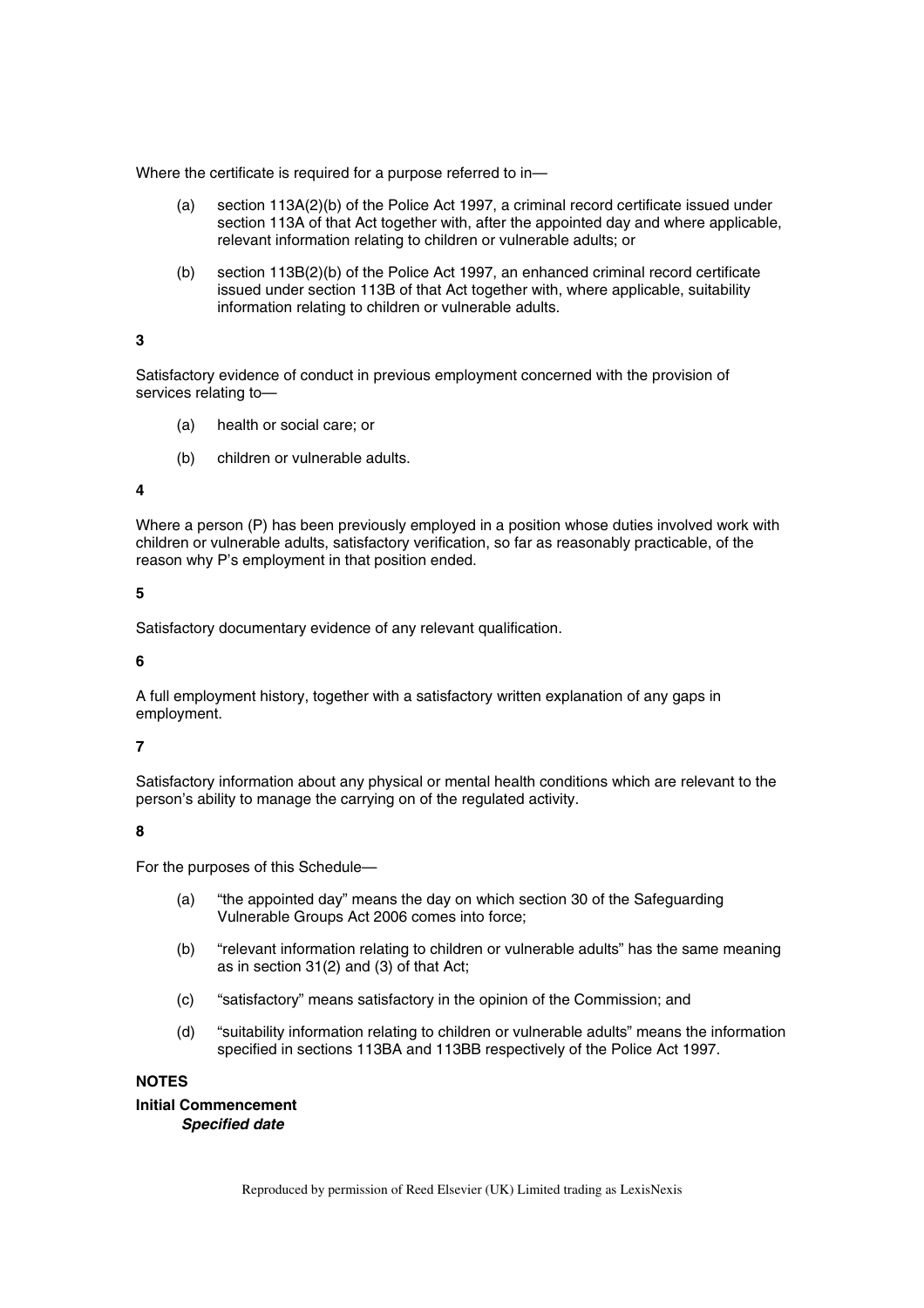Specified date: 1 April 2010: see reg 1.

# **SCHEDULE 2 PUBLICATION OF INFORMATION RELATING TO ENFORCEMENT ACTION**

Regulation 7

# Part 1 Information Relating to Enforcement Action Which Must be Published

#### **1**

In relation to the cancellation or suspension of a registered person's registration under section 17, 18, 30 or 31 of the Act, the prescribed information, subject to paragraph 5, is—

- (a) a description of the regulated activity to which the cancellation or suspension relates;
- (b) the name of the service provider in respect of that regulated activity;
- (c) where the cancellation or suspension relates to a registered manager, the name of the registered manager;
- (d) an explanation of why the registration has been cancelled or suspended and, where applicable, the period of suspension; and
- (e) the relevant address.

**2** 

In relation to the conviction of any person in respect of an offence under Part 1 of the Act, except an offence under section 76 (disclosure of confidential personal information: offence), the prescribed information, subject to paragraph 6, is—

- (a) a description of the offence;
- (b) a description of the regulated activity that the person so convicted is carrying on, or involved in carrying on;
- (c) the name of the service provider in respect of that regulated activity;
- (d) where the person convicted is the registered manager, the name of the registered manager; and
- (e) the relevant address.

**3** 

(1) This paragraph applies to a decision under section 12(5) of the Act to vary or remove a condition for the time being in force in relation to a person's registration, or to impose an additional condition, which—

- (a) takes effect from the time when the notice is given in accordance with section 31 of the Act; or
- (b) appears to the Commission to have a material impact on the regulated activity being carried on.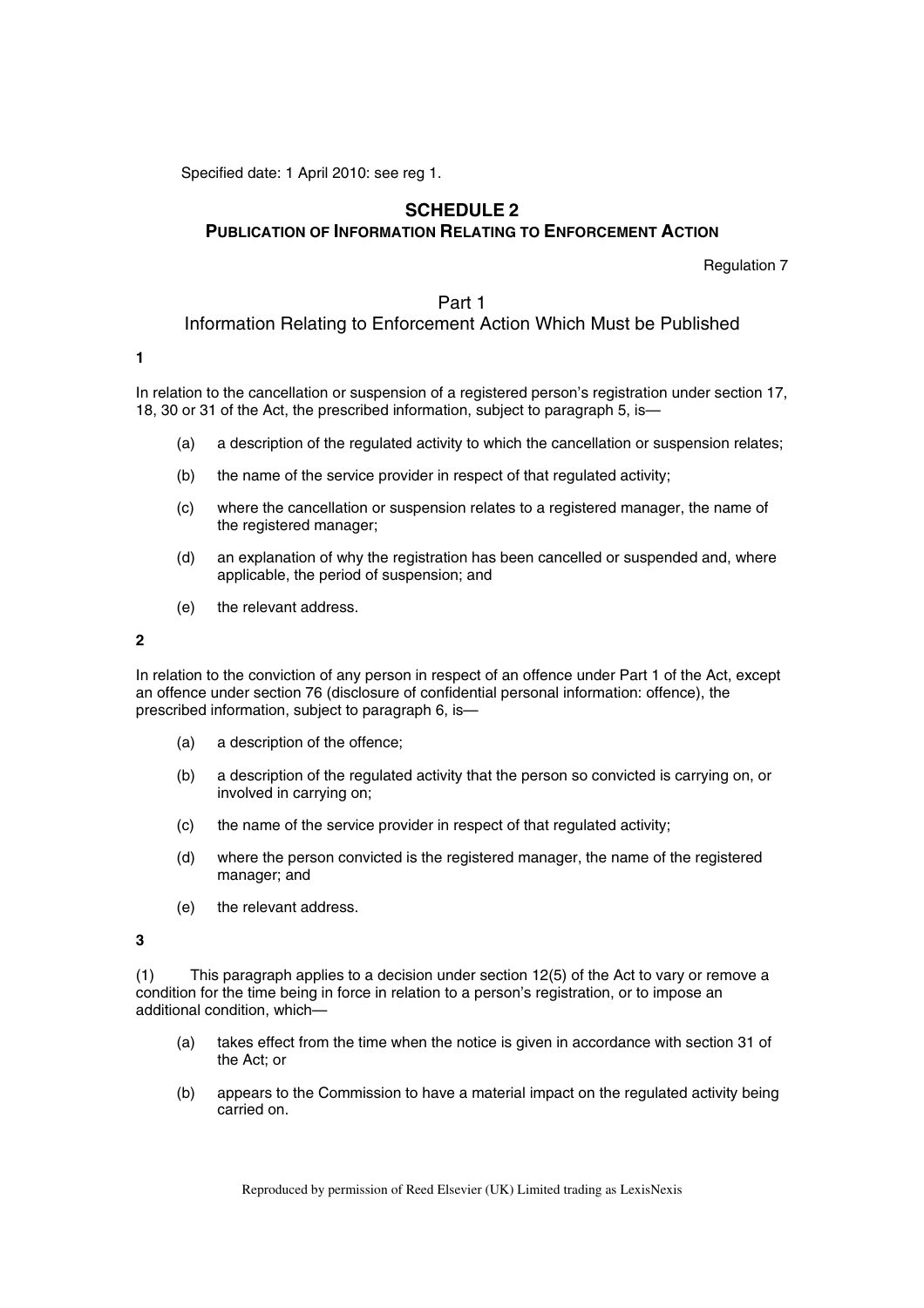(2) The prescribed information, subject to paragraph 5, in cases to which this paragraph applies is—

- (a) a description of the regulated activity that the variation or removal of a condition, or the imposition of an additional condition, relates to;
- (b) the name of the service provider in respect of that regulated activity;
- (c) where the decision relates to a condition in respect of a registered manager, the name of the registered manager;
- (d) a description of the condition being varied, removed or imposed and, where applicable, the variation or removal;
- (e) an explanation of why the decision was taken; and
- (f) the relevant address.

#### **4**

In relation to the payment by any person of a penalty in accordance with a penalty notice issued under section 86 of the Act other than in respect of an offence under section 63(7), 64(4) or 65(4) of that Act, the prescribed information, subject to paragraph 7, is—

- (a) a description of the fixed penalty offence;
- (b) a description of the regulated activity that the person given the penalty notice was carrying on or involved in carrying on;
- (c) the name of the service provider in respect of that regulated activity;
- (d) where the penalty notice is given to a registered manager, the name of the registered manager; and
- (e) the relevant address.

#### **5**

Paragraphs 1 and 3 do not apply, and the information prescribed in that paragraph must not be published, where an appeal is brought under section 32 of the Act and the First-tier Tribunal has directed that the Commission's decision is not, or is to cease, to have effect, or the order made by a justice of peace is to cease to have effect.

#### **6**

Paragraph 2 does not apply, and the information prescribed in that paragraph must not be published, where an appeal is brought against a conviction for an offence under Part 1 of the Act and the conviction is quashed.

# **7**

Paragraph 4 does not apply, and the information prescribed in that paragraph must not be published, where a penalty notice is withdrawn in accordance with regulations made under section 87(1)(e) of the Act after the penalty has been paid but before publication of the information prescribed in paragraph 4.

## **8**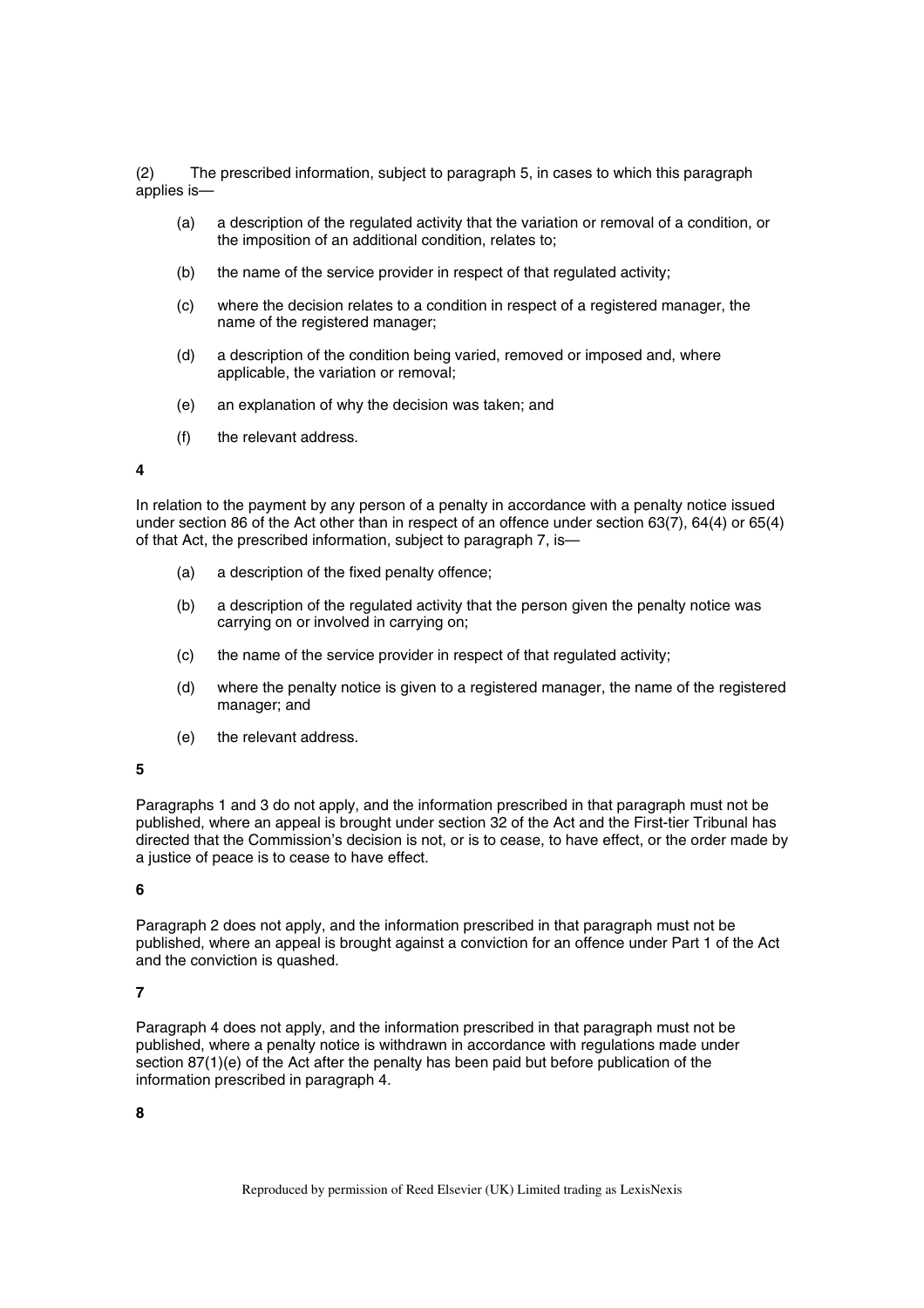(1) The time prescribed for information required to be published under paragraphs 1 and 3 where no appeal is brought under section 32 of the Act is within the period starting immediately after the end of the period of 28 days referred to in section 32(2) of the Act and ending 4 months after service on the person of the notice of the Commission's decision or the date of the order under section 30 of the Act.

(2) The time prescribed for information required to be published under paragraphs 1 and 3 where an appeal is brought under section 32 of the Act is within 3 months of the determination or abandonment of the appeal.

(3) The time prescribed for information required to be published under paragraph 2 where no appeal is brought against a conviction is within the period starting immediately after the end of the period of 28 days after the date of the conviction and ending 4 months after the date of the conviction.

(4) The time prescribed for information required to be published under paragraph 2 where an appeal is brought against a conviction is within 3 months of the determination or abandonment of the appeal.

(5) The time prescribed for information to be published under paragraph 4 is within 3 months of the date of payment of the penalty.

## **NOTES**

#### **Initial Commencement**

*Specified date* 

Specified date: 1 April 2010: see reg 1.

Part 2

Information Relating to Enforcement Action Which May be Published

#### **9**

In relation to a conviction in respect of an offence under Part 1 of the Act, except an offence under section 76, the prescribed information is the penalty imposed.

#### **10**

In relation to decisions under section 12(5) of the Act which do not fall within paragraph 3(1), the prescribed information is the information listed in paragraph 3(2)(a) to (f).

# **11**

Where a person who is not a registered person is convicted of an offence under Part 1 of the Act, except an offence under section 76, the prescribed information is the name of, and such other details as the Commission considers relevant about, the individual convicted of the offence.

## **12**

In relation to the payment by any person of a penalty in accordance with a penalty notice issued under section 86 of the Act in respect of an offence under section 63(7), 64(4) or 65(4) of that Act, which is committed in connection with the carrying on of a regulated activity, the prescribed information is the information listed in paragraph  $\overline{4}$ (a) to (e).

## **13**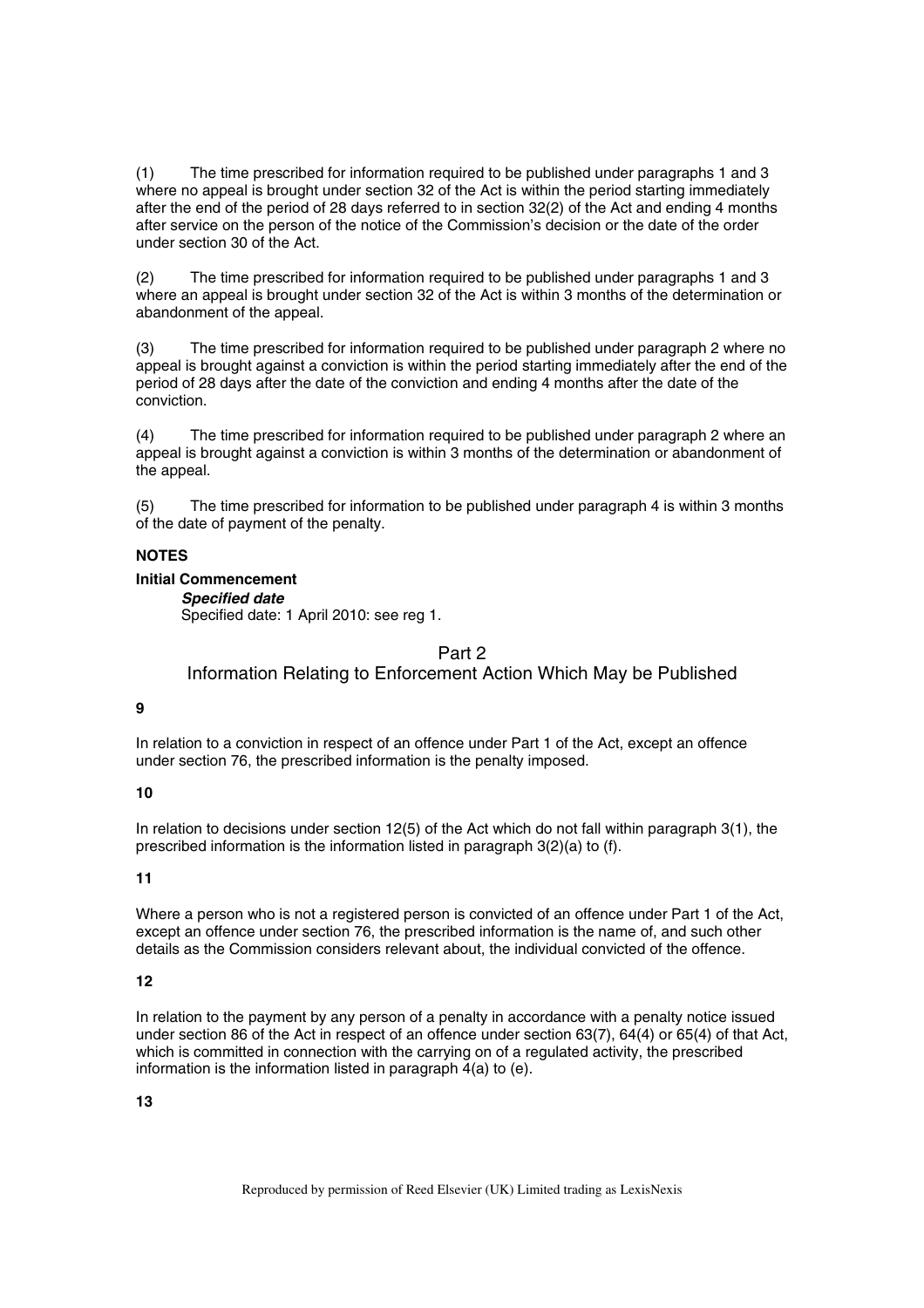(1) In relation to a warning notice given under section 29 of the Act, the prescribed information is—

- (a) a description of the regulated activity to which the warning notice relates;
- (b) the name of the service provider in respect of that regulated activity;
- (c) where the warning notice is given to a registered manager, the name of the registered manager;
- (d) a description of the conduct which appears to the Commission to constitute a failure to comply with the relevant requirements and a description of the requirements concerned; and
- (e) the relevant address.

(2) Before publishing the information prescribed under sub-paragraph (1), the Commission must—

- (a) provide the person to whom the notice was given an opportunity to make representations to the Commission relating to the matters dealt with in the notice; and
- (b) take any such representations into account when determining whether to publish the prescribed information.

## **NOTES**

#### **Initial Commencement**

#### *Specified date*

Specified date: 1 April 2010: see reg 1.

## **SCHEDULE 3**

## **INFORMATION TO BE INCLUDED IN THE STATEMENT OF PURPOSE**

Regulation 12

# **1**

The aims and objectives of the service provider in carrying on the regulated activity.

#### **2**

The kinds of services provided for the purposes of the carrying on of the regulated activity and the range of service users' needs which those services are intended to meet.

## **[3**

The following information—

- (a) in relation to the service provider and any registered manager—
	- (i) full name,
	- (ii) business address,
	- (iii) business telephone number,
	- (iv) electronic mail address where available; and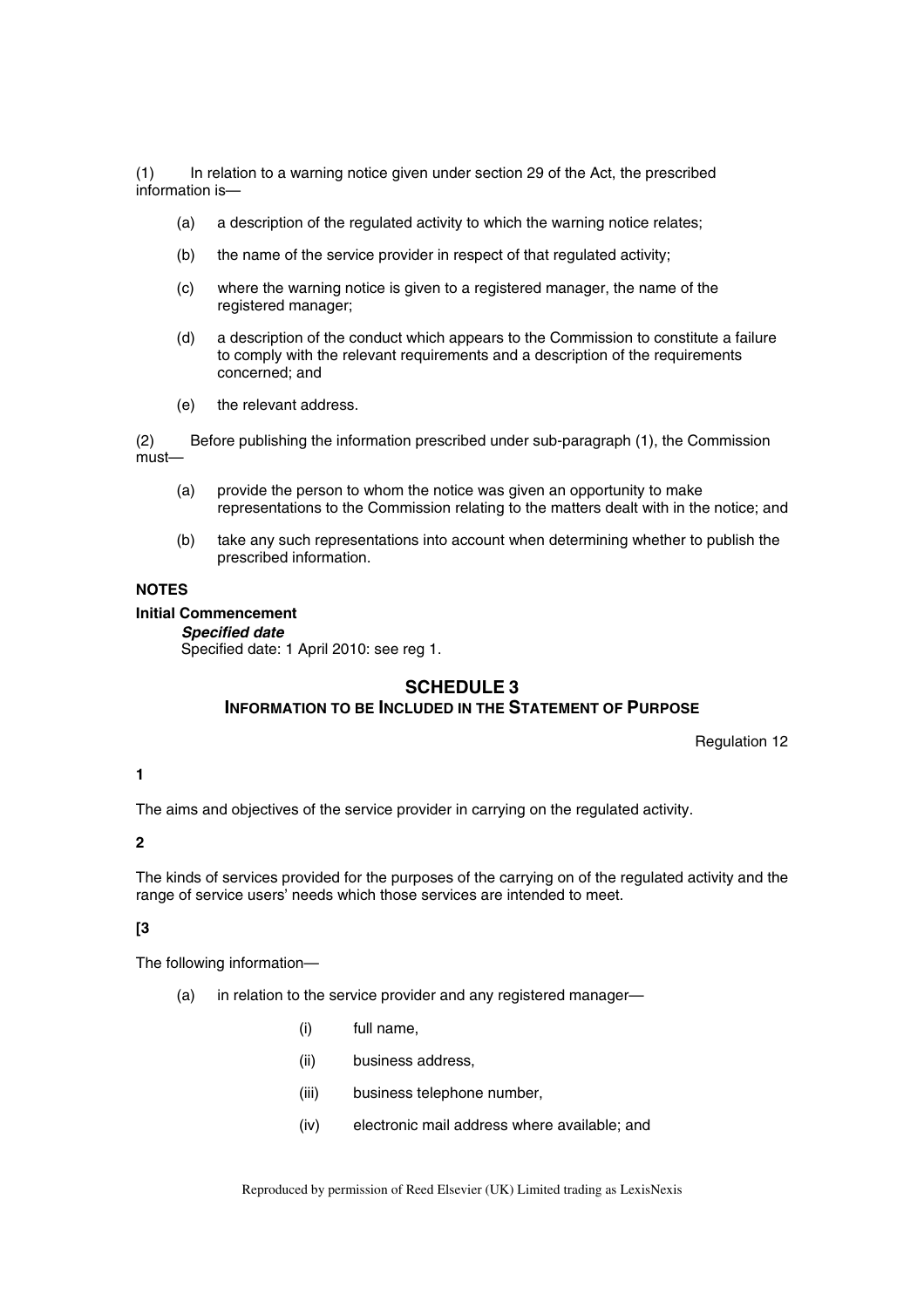(b) in relation to the registered person—

(i) the address to which the Commission may send any document, notice or other communication required to be delivered by these Regulations or the Act, and

(ii) where the registered person consents to service by such means, an electronic mail address to which the Commission may send any document, notice or other communication required to be delivered by these Regulations or the Act.]

**4** 

The legal status of the service provider.

**5** 

Details of the locations at which the services provided for the purposes of the regulated activity are carried on.

#### **NOTES**

#### **Initial Commencement**

*Specified date* 

Specified date: 1 April 2010: see reg 1.

#### **Amendment**

Para 3: substituted by SI 2012/921, regs 2, 9.

Date in force: 18 June 2012: see SI 2012/921, reg 1(2)(a).

# **EXPLANATORY NOTE**

*(This note is not part of the Regulations)* 

These Regulations, which are to come into force on 1st April 2010, are made under the Health and Social Care Act 2008 ("the Act") and apply in relation to regulated activities carried on in England. Part 1 of the Act establishes the Care Quality Commission ("the Commission") and provides for the registration of persons carrying on a regulated activity.

Part 1 of the Regulations contains provisions relating to citation, commencement and interpretation (regulations 1 and 2).

Part 2 of the Regulations contains provisions relating to registration. Regulation 3 requires the Commission to keep a register of persons registered with the Commission under Chapter 2 of Part 1 of the Act as a service provider or a manager in respect of a regulated activity and regulation 4 contains details of the persons to be regarded as carrying on the regulated activity for the purposes of Chapter 2 of Part 1 of the Act (registration in respect of the provision of health or social care). Regulation 5 (and Schedule 1) sets out the circumstances in which the registration of a service provider is to be subject to a registered manager condition. Regulation 6 specifies the grounds on which the Commission may cancel a service provider's registration pursuant to section 17(1)(e) of the Act.

Part 3 contains provisions relating to the publication of information and explanations. Regulation 7 (and Schedule 2) prescribe information relating to enforcement action that the Commission must publish and the time by which it must be published, and information that the Commission may publish. Regulation 8 prescribes cases in which copies of notices of proposals given under section 26 of the Act, notices of decisions given under section 28 of the Act and warning notices